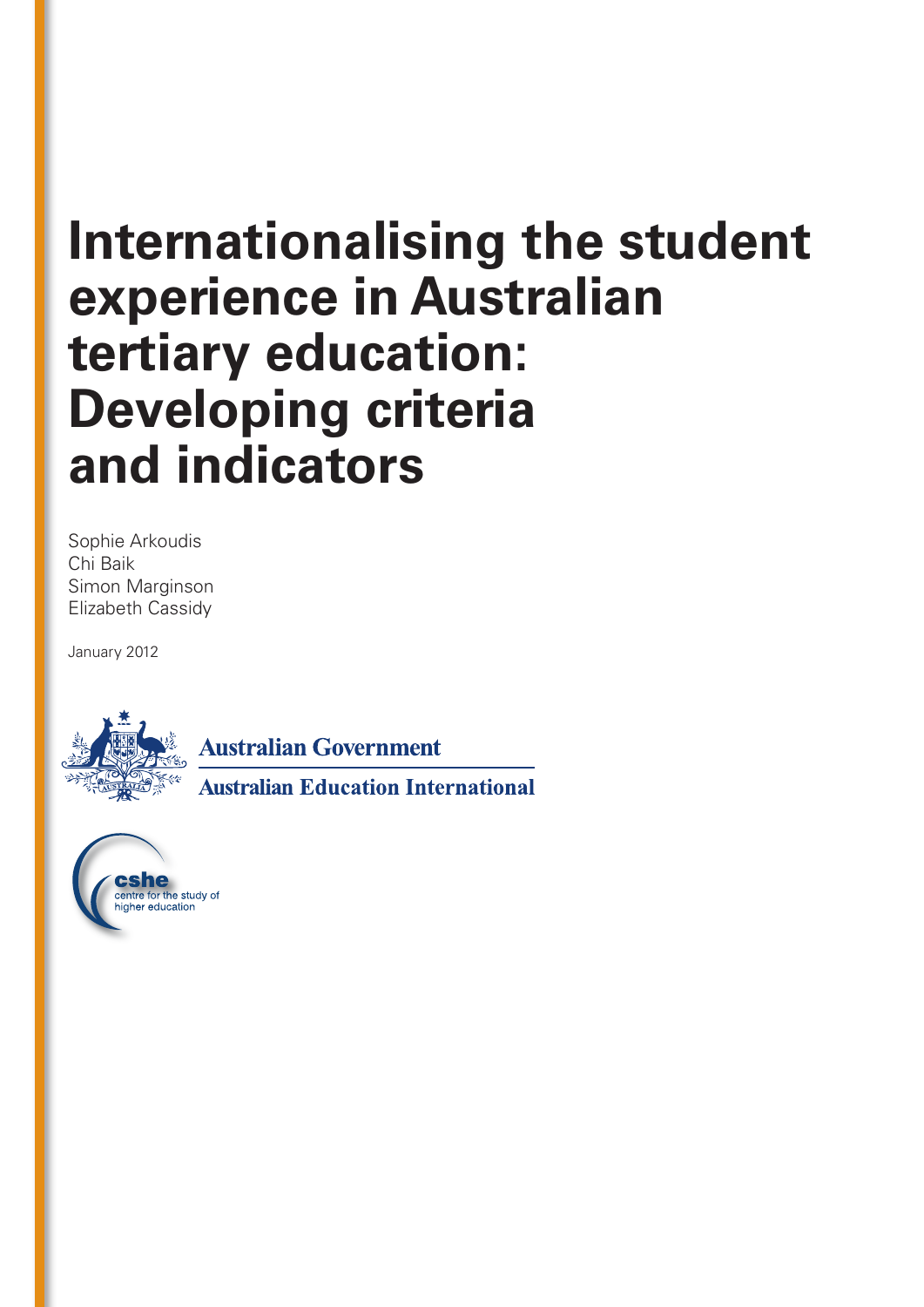*Internationalising the student experience in Australian tertiary education: Developing criteria and indicators* was developed for the University of Melbourne by Sophie Arkoudis, Chi Baik, Simon Marginson and Elizabeth Cassidy of the Centre for the Study of Higher Education.

Permission is granted for copying, distribution and use by other institutions, with appropriate acknowledgement.

Available in electronic form from http://www.cshe.unimelb.edu.au/

ISBN 978-0-9872352-3-7

Further queries regarding permissions and availability: Centre for the Study of Higher Education The University of Melbourne Telephone: 03 8344 4605 http://www.cshe.unimelb.edu.au

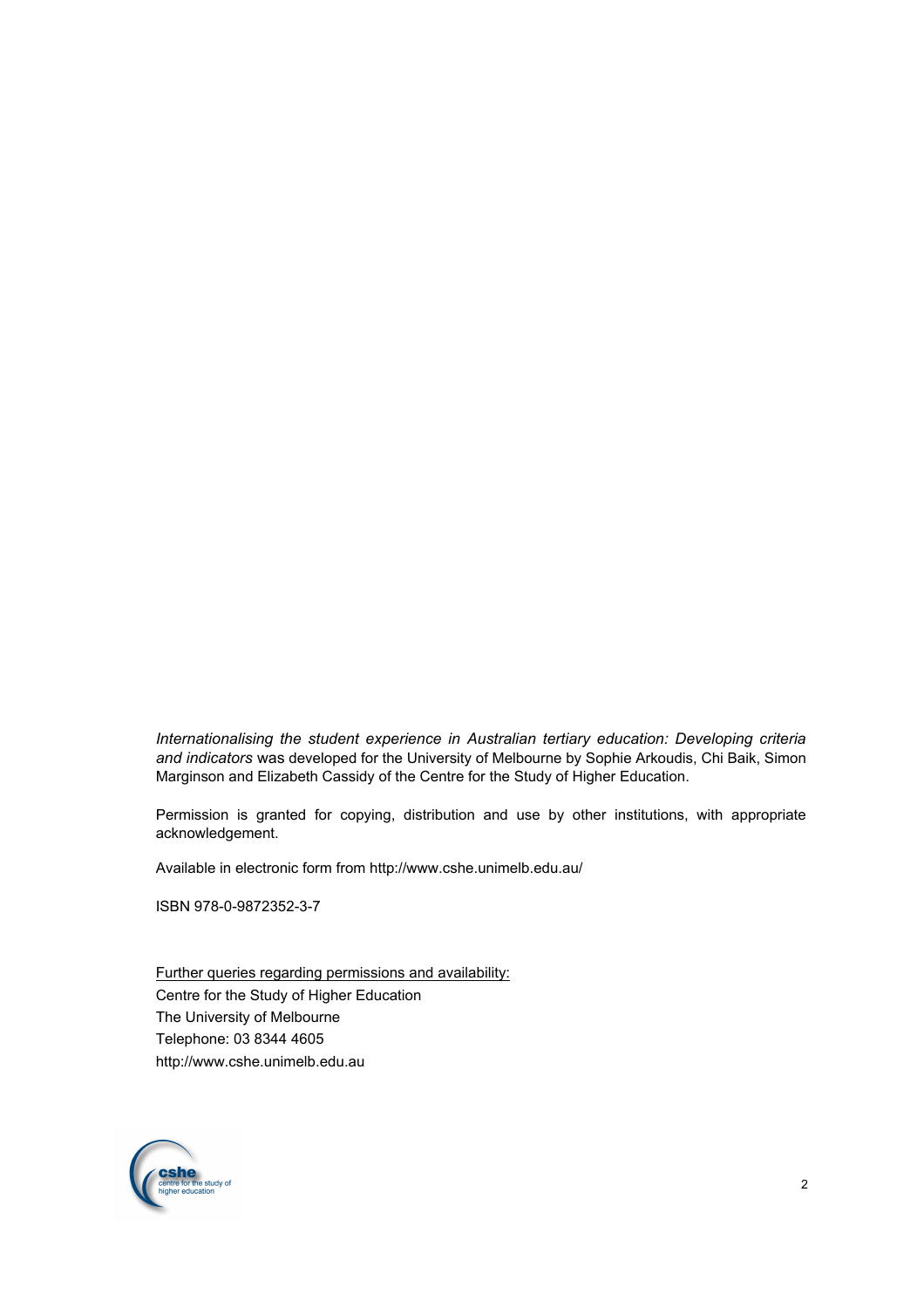# **Table of Content**

| Dimensions, criteria and indicators for internationalising the student experience  11 |  |
|---------------------------------------------------------------------------------------|--|
|                                                                                       |  |
|                                                                                       |  |
|                                                                                       |  |

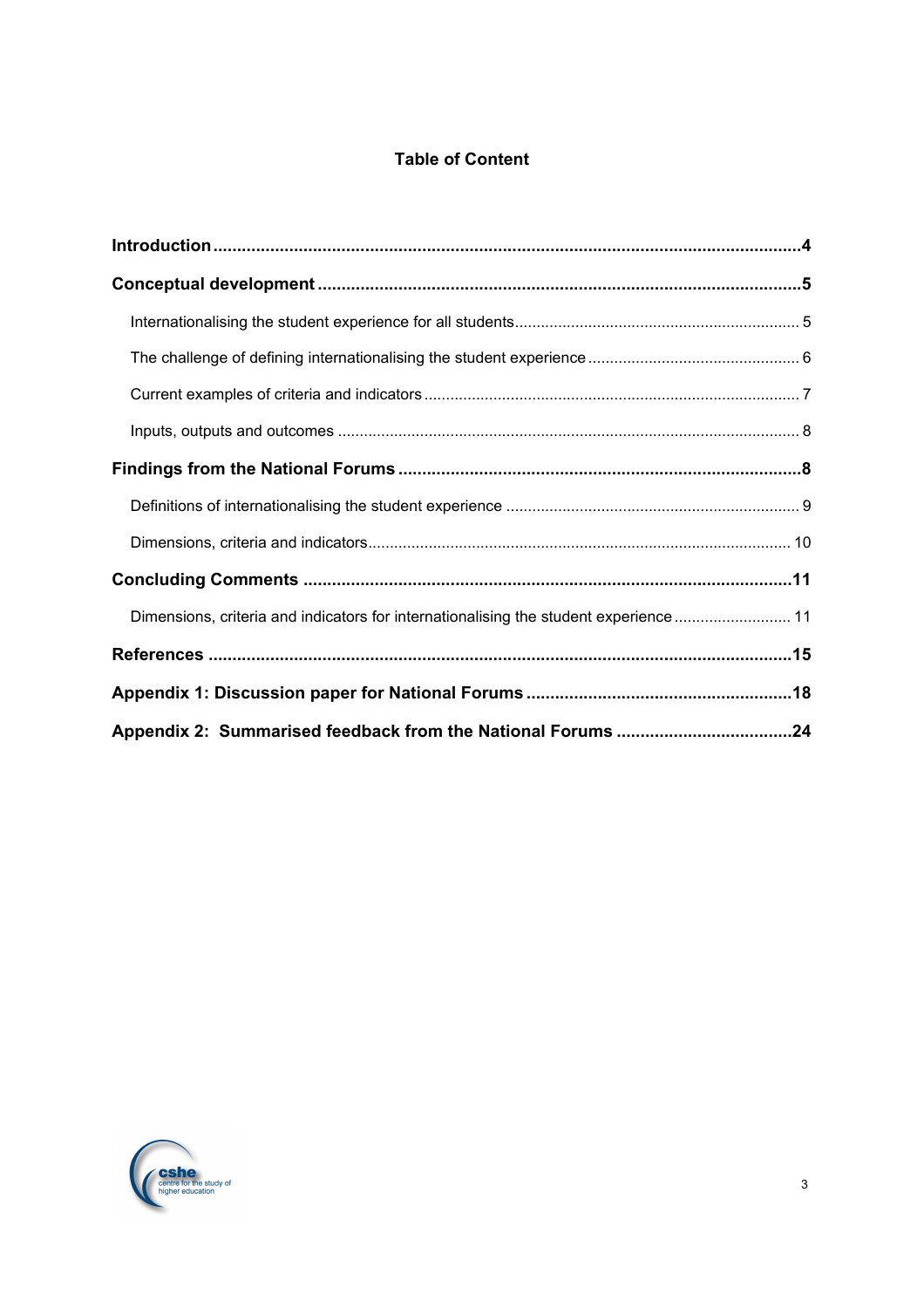# **Introduction**

In mid 2011 Australia Education International provided support to the Centre for the Study of Higher Education (CSHE), University of Melbourne to develop criteria and indicators for monitoring and evaluating the internationalisation of the student experience, which could be used internally by universities to monitor and evaluate their activities and to identify priority areas for improvement. The project developed these criteria and indicators through consultation with the tertiary education sector in three National Forums.

Australian higher education is grappling with the issue of enhancing interaction between domestic and international students to enhance the student experience and the teaching/learning opportunities available through such interaction. While universities have attempted to address this issue in a number of ways, survey results appear to indicate that many international students anticipate levels of interaction with Australian domestic students that are not realised and other research suggests that both groups often remain largely segmented inside and outside classrooms. Similar issues, though less well documented, have arisen in VET.

To date, efforts to improve the interaction between international and domestic students have been mostly isolated from teaching and learning and mostly focused on activities outside the classroom. A key premise of this project is that positive aspects of student experience and teaching/learning opportunities that are available in an international education context offer a combined benefit to both domestic and international students.

Nonetheless, this area is complicated by a lack of agreement on the definition of terms such as 'internationalisation' and 'intercultural teaching and learning'. Also, although many would agree that a key objective of enhanced international and domestic student interaction is to develop 'global citizens' there is little agreement on the key characteristics and capabilities of such a 'global citizen'. This then complicates how progress towards such an intangible goal can be measured or tracked over time. Hence, it remains difficult to identify when systems and institutions are moving forward and where examples of high quality performance can be found.

What is currently missing is an agreed set of criteria for measuring the internationalisation of the student experience. This project attempts to achieve this within a narrow focus on enhancing the interaction between domestic and international students. The indicator framework developed includes numerical indicators where these are meaningful and can be agreed and made operational. Other aspects of internationalisation were found to be less easy to quantify and can only be evaluated through the process of expert judgement on the basis of standard criteria.

There were two main stages in the project:

## *Stage 1: Conceptual development (June-July 2011)*

Review of the literature and existing research in the area, particularly but not only Australian-related material in both higher education and VET. This phase drew partly on recent work at CSHE primarily focused on higher education, and the work of Ly Tran (RMIT, ARC Postdoctoral Fellow) in relation to VET.

## *Stage 2: National Forums (August 2011)*

Three National Forums were organised in Brisbane, Melbourne and Perth to gain feedback on the proposed indicators for internationalising the student experience, which were developed in Stage 1 of the study.

The next section briefly sets out the conceptual development for indicators and criteria for internationalising the student experience.

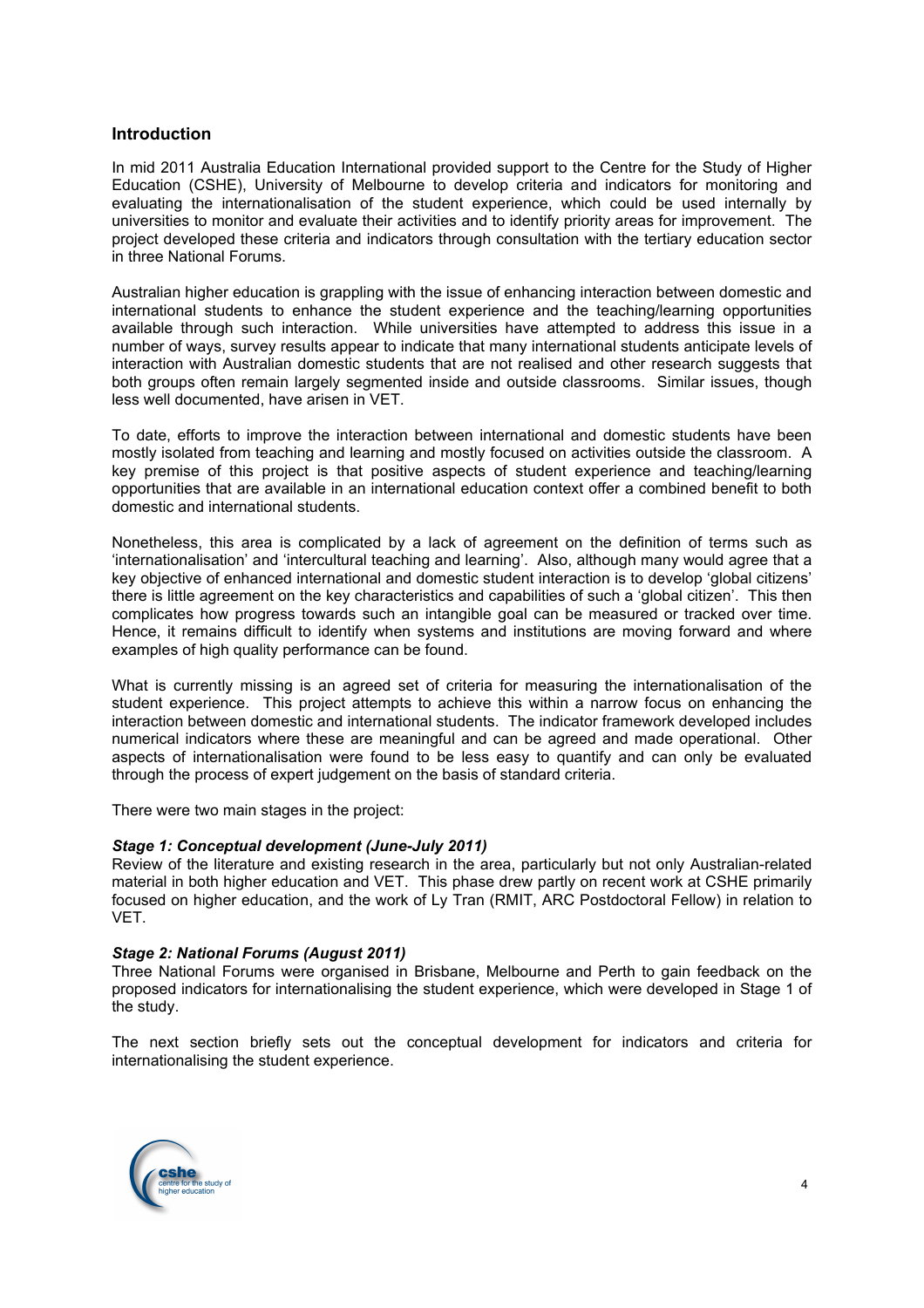# **Conceptual development**

In developing criteria and indicators for internationalising the student experience, we have drawn on current research on internationalisation in higher education, as well as an analysis of websites of Australian universities. This section will discuss the main findings that informed the conceptualisation of the criteria and indicators.

# **Internationalising the student experience for all students**

In the research the focus is largely on internationalising the student experience for international students. The terms 'international' and 'domestic' students are used in much of the research to represent two groups of homogenous learners, even though the students within each group vary greatly in their educational experiences and English language background. The term 'international students' covers students from many backgrounds and on different learning pathways. It includes students studying in on-shore or offshore programs, and learners who may have lived and studied in many countries, those who have never left their home country, and those who are studying overseas for the first time. It has been argued that 'international' as a term does not capture the diversity that can exists amongst the international student body (Dogherty & Singh, 2005; Marginson, 2007; Arkoudis, Baik et al, 2010). Equally, 'domestic' students are also a diverse group. They are monolingual, bi-lingual and multilingual. They are culturally diverse. They may be from rural or migrant backgrounds, of low socio-economic status, or of Indigenous Australian background, to name just a few of the possible variations. Therefore, all students should be included in internationalising the student experience.

One of the strengths of Australian higher education is the diversity of the student population. This diversity provides potential for students to interact with peers from different cultural and linguistic backgrounds. The challenge for institutions and academics has been how to harness the potential for student diversity? The particular focus has been on how university teaching and learning can promote interaction between domestic and international students. Arkoudis et al. (2010) developed the *Interaction for Learning Framework*, which has been designed to facilitate and promote peer interaction for learning across diverse cultural and linguistic groups of students. It consists of six interrelated dimensions, each of which represents a particular aspect of teaching and learning associated with creating the conditions for effective peer interaction between students of diverse cultural and linguistic backgrounds. The dimension *Planning Interaction* is central, as it is fundamental to each of the other five dimensions: *Creating Environments for Interaction*; S*upporting Interaction*; *Engaging with Subject Knowledge*; *Developing Reflexive Processes; and Fostering Communities of Learners*. These dimensions are outlined in further detail below.

## *The Interaction for Learning Framework*

## *1. Planning interaction*

Planning interaction involves academic staff including peer interaction activities into the design of their subject. It is the linking between the learning outcomes, and planned teaching and learning activities that draw upon student diversity to develop subject knowledge and skills in working across cultures. The framework recognises the importance of assessment in developing a purpose for interaction between domestic and international students.

## *2. Creating environments for interaction*

The focus in this dimension is on the strategies that can be used to increase students' participation in the first weeks of classes. The main goals are to develop students' confidence in interacting with other students from diverse cultural and linguistic backgrounds, and to provide opportunities for students to move out of their cultural comfort zones.

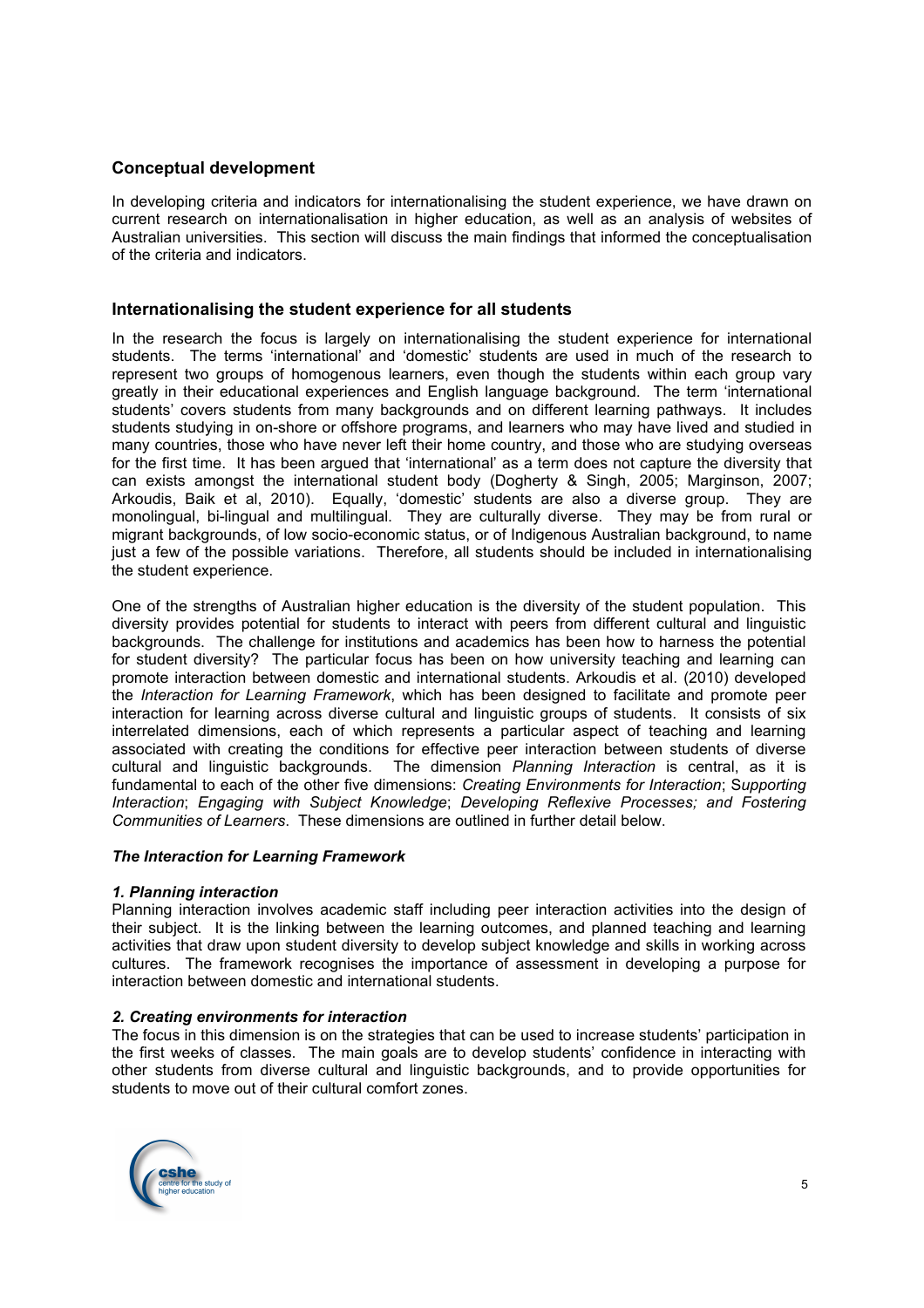#### *3. Supporting interaction*

In this dimension, learners are informed about the expectations and benefits of working across different cultural and linguistic groups for their learning. Its main purpose is for students to understand the value of peer interaction and to set up the ground rules and expectations for learning tasks. Helping students understand the value of making these connections to enhance their own learning is a critical component of the framework.

#### *4. Engaging with subject knowledge*

The first three dimensions are important in preparing domestic and international students to work together. The main purpose of this dimension is to use linguistic and cultural diversity to engage with subject knowledge. This may include drawing on different skills, learning strategies and cultural experiences to co-construct subject knowledge.

#### *5. Developing reflexive process*

In this dimension learners move beyond individual understanding so that they can utilise the knowledge base available within the community of learners. The key objectives of the fifth dimension of interaction are to promote higher levels of interaction and cognitive engagement through peer feedback and assessment to enhance students' critical thinking and reflection on their learning.

#### *6. Fostering communities of learners*

In this dimension, learners demonstrate independence and are able to move across different cultural contexts. The main purpose of this dimension is to use diversity as resource for independent learning between domestic and international students.

# **The challenge of defining internationalising the student experience**

In the literature there are many references to the importance of internationalisation in higher education. The term is used to refer to the character of a university, its standing within the international community, its recruitment of students, and the teaching and learning outcomes of graduates, just to name a few. Internationalisation is now a central concern of universities and this has been the case for a number of years. What is new is the growing need for institutions to systematically monitor and improve their performance in relation to internationalisation, and as part of this process to collect better data on performance. The recent second cycle of Australian university audits, with the focus on internationalisation, has reinforced the importance for institutions of being able to identify, monitor and evaluate internationalisation activities.

Internationalisation is a broad concept. It can cover many aspects of a university's activities. The website analysis revealed that all of the 39 universities in Australia acknowledge the importance of internationalisation, both for Australian tertiary education and for their individual institution. This acknowledgement may be grounded in recognition that the institution must become international to remain competitive and to attract international students. More generally an emphasis on internationalisation reflects the strategic importance of driving a globalised perspective across all areas of university policy and practice. The findings of the analysis of Australian websites have assisted in framing the dimensions of the criteria and indicators developed in this document.

The most common definition of internationalisation used on websites is Jane Knight's (2003) definition, 'Internationalisation is the process of integrating an international/intercultural dimension into the teaching, research and service functions of the institution'; or Knight's updated 2004 version, 'Internationalisation is the process of integrating an international, intercultural or global dimension into the purpose, function and delivery of post secondary education'. However, while these statements capture aspects of the phenomenon of internationalisation, in the websites there is little if any reference to criteria we can use to measure the internationalised student experience. Knight's (2011) recent paper on the development of indicators for international education hubs is a valuable addition to the literature, but of little immediate relevance to this project.

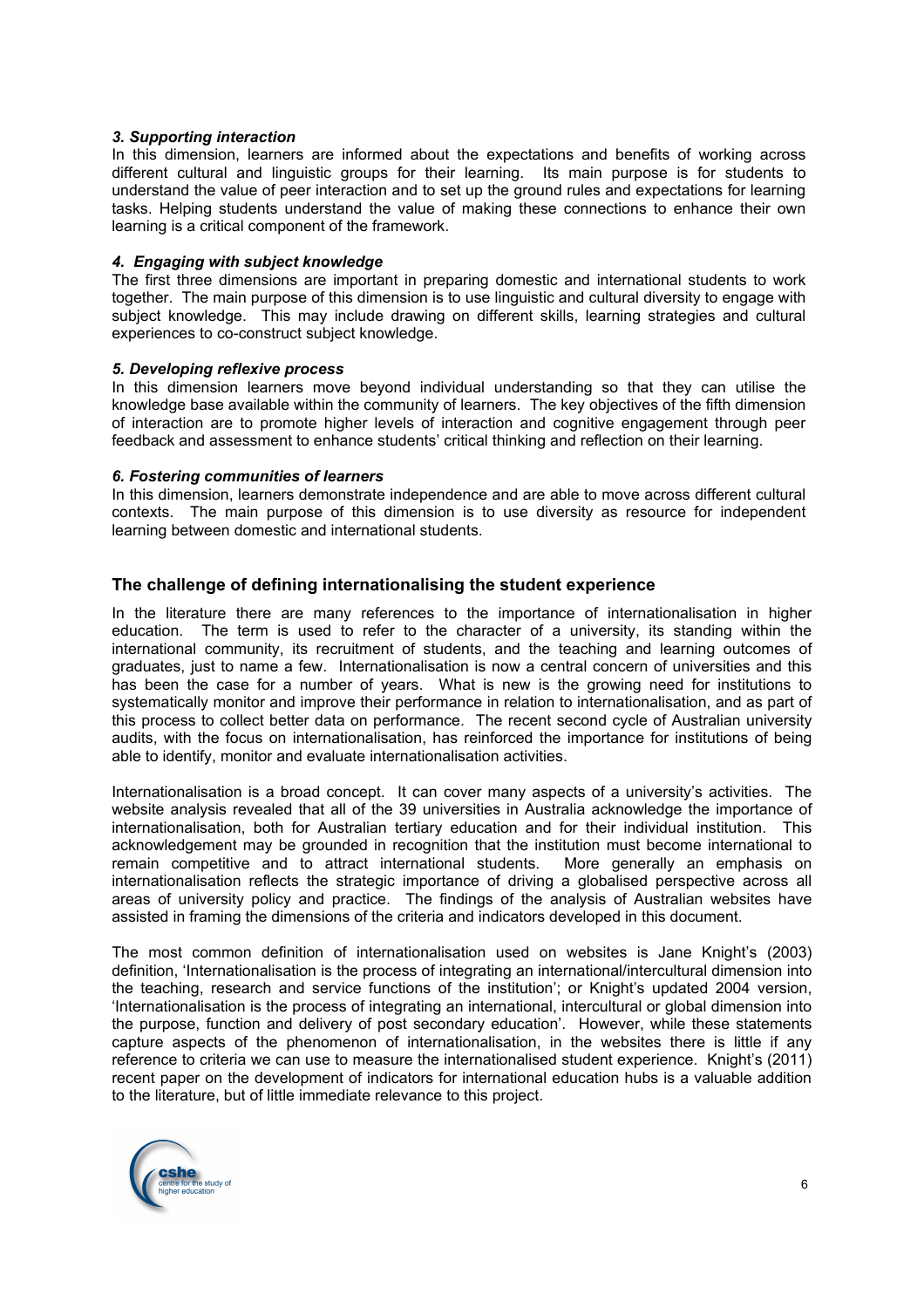When internationalisation is mentioned more generally in the mission statement, or statement of goals and values of the institution, it is normally with reference to the diversity of the student body and the fostering of an international community. Only two university websites refer to internationalising the student experience. The concept of 'internationalisation at home' is not visible on the websites we looked at, although there is a growing focus on the importance of this in the literature in relation to teaching and learning practices (Leask, 2009; Luxon & Peelo, 2009; Sanderson, 2011). This is important given that 21.5% of Australian tertiary students are international (OECD, 2011).

We compared some of our website findings with Krause, Coates and James (2005), who analysed how Australian universities choose to depict their commitment to internationalisation on their websites, in order to explore what shifts may have occurred over the last six years. We found that 32 universities had a links from the home page to 'international students', compared to only 27 in 2005. Nearly all universities mention that their policies and practices had an international dimension, compared to two in 2005. 37 universities mentioned English language support and pathways to university study provided by their institution, compared to two in 2005. This highlights the growing focus on English language in proficiency in higher education. In addition, all universities mentioned that their students have opportunities to study abroad or engage in international exchange programs, compared to 13 universities in 2005. We also found that there was an increased emphasis on internationalisation within university graduate attributes, an element either missing or not explored by Krause et al (2005). There were 27 universities that listed 'global citizenship' as a graduate attribute. These listings usually included some of the following:

- Awareness of knowledge in a global context
- Ability to apply international perspectives
- Willingness to contribute to the international community
- Demonstrate cross-cultural awareness

However, the concept of 'global citizen', while attractive in itself, is used broadly and loosely by universities. As such this concept is far from providing the basis for consistent judgments or quantifiable metrics. Often 'global citizen' seems to function in lieu of an effective internationalisation agenda rather than as an expression of such an agenda.

## **Current examples of criteria and indicators**

There are few available examples of university use of criteria and indicators for the purpose which is the focus of this project – the monitoring and evaluation of activities designed to internationalise the student experience for all students. Most existing criteria and indicators are concerned with the broader concept of internationalisation in its various dimensions. These dimensions include institutional mission statements, organisational support structures, international research activities, study abroad programs, quality assurance, to name just a few (Beerkens et al, 2010). For the most part these dimensions are not relevant to internationalising the student experience. One reason is that other OECD countries are less heavily engaged in international education. Australia has the largest percentage of tertiary international students in the OECD countries (OECD, 2011).

The only documented attempt to propose a framework for categorising indicators for internationalisation in Australia is the work of Krause, Coates and James (2005). They identified five dimensions. These were:

- The strategic dimension of internationalisation
- The teaching and learning dimension of internationalisation
- The student dimension of internationalisation
- The faculty dimension of internationalisation
- The research dimension of internationalisation

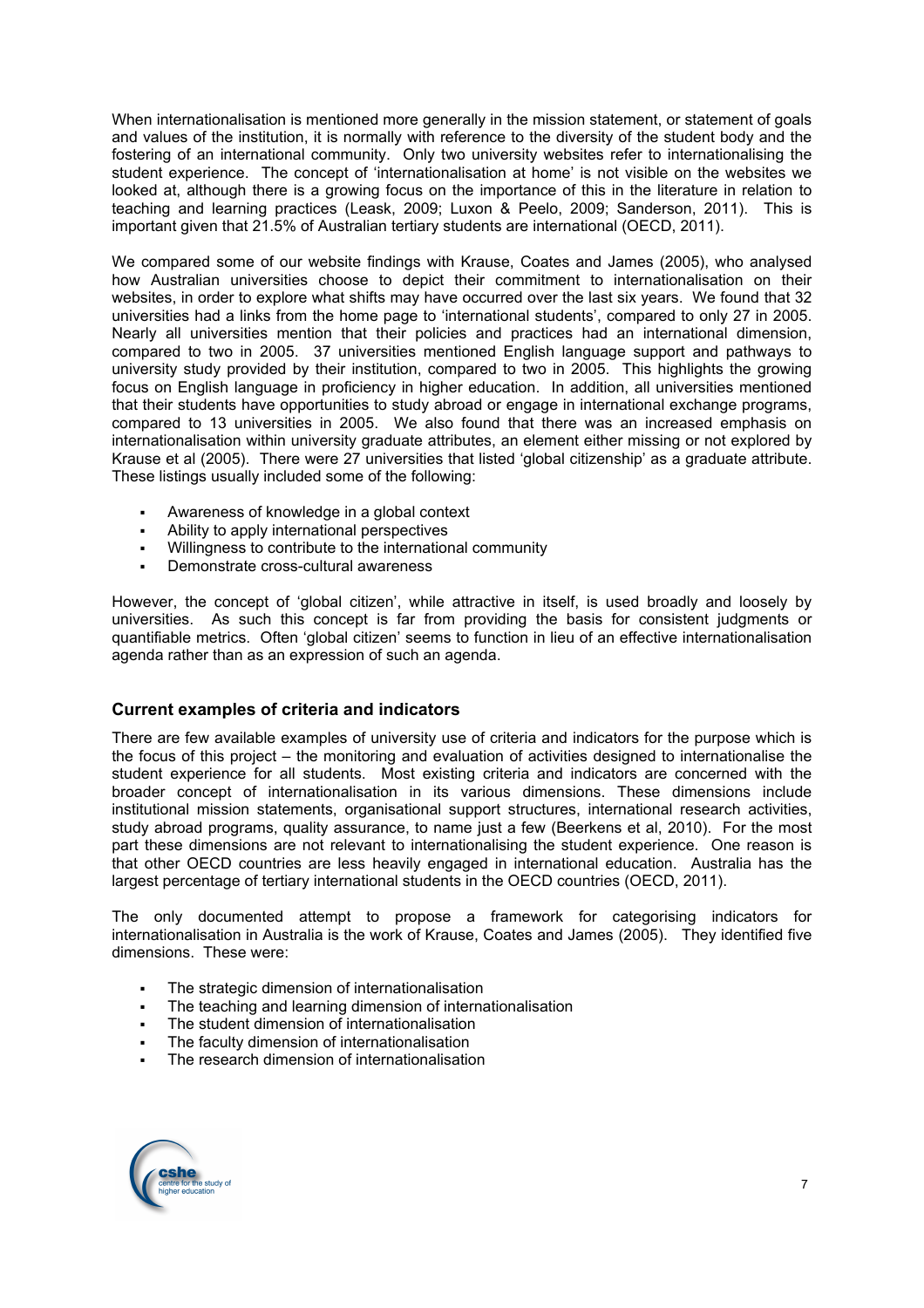Their work provided a useful starting point for conceptualising the dimensions and indicators for internationalising the student experience as set out in Appendix A.

## **Inputs, outputs and outcomes**

The project team sought to develop criteria and indicators that could be measured for institutional planning, evaluation and improvement. In developing the proposed criteria and indicators, our work was informed by James (2003), who in reviewing quantitative reporting of higher education, commented that there are three desirable features of performance indicators:

- 1. Simplicity: Indicators should be easy to interpret and be based on statistics which are efficient to collect.
- 2. Validity and sensitivity: Indicators should be relevant to the purposes to which they are put, flexible enough to reflect the diversity of institutional missions, and sensitive and adaptive to changes in practice.
- 3. Brevity: The number of indicators should be kept to a minimum otherwise data collection tends to become an end in itself.

In the formulation of the criteria and indicators, we focused on inputs and outputs rather than outcomes. Beerkens et al. (2010, p. 11) distinguish between inputs, outputs and outcomes in the following way: "Outputs are direct consequences from inputs, whereas outcomes are related to overall achievements". Given the small-scale scope of this project, developing indicators that primarily focus on inputs and outputs was seen as the first step in developing a conceptual framework for internationalising the student experience.

We carefully considered what could be measured on a sound basis, while noting that much relevant to internationalising the student experience is not readily measured. The result was a discussion paper was developed that also included a very detailed list of indicators for the consultation with the sector in the three National Forums (See Appendix 1).

## **Findings from the National Forums**

The National Forums were designed as working events in the form of 'think-tanks'. The program of National Forums was framed to maximise participation, by holding three events in different parts of Australia: in Melbourne (University of Melbourne), Brisbane (QUT) and Perth (Murdoch University). A discussion paper with draft indicators and criteria was circulated prior to the Forums. Participants were asked to address the following questions:

- 1. What does it mean to have an internationalised student experience?
- 2. In relation to the draft criteria and indicators:
	- a. Do participants agree with the dimensions and criteria?
	- b. What should be deleted, added and why?
	- c. What measurements could be included in relation to the indicators?

A total of 56 people from 20 institutions participated in the Forums. The participants included those in university leadership positions such as Pro Vice-Chancellors and Deputy Vice-Chancellors (DVC), academic teaching roles, and professional support or administrative positions. The Forums provided the opportunity for sector wide discussion of internationalising the student experience, as well as facilitating detailed responses to the draft document. Feedback from the Forums informed the further development of the document, which was then sent out to the Forum participants for a second round of feedback, this time in written form.

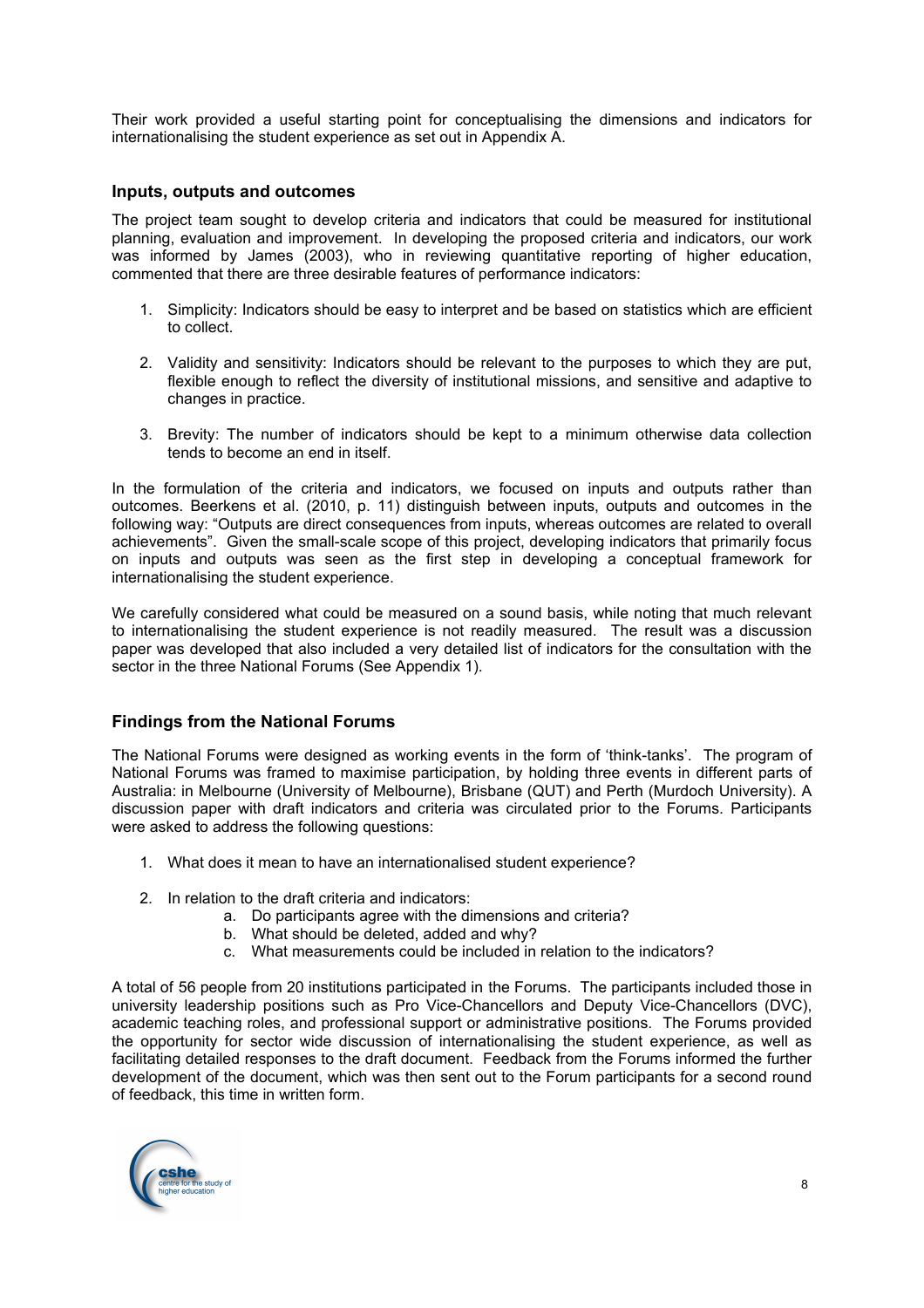# **Definitions of internationalising the student experience**

Feedback was sought at the Forums regarding the definition of 'internationalising the student experience'. The main points that emerge from the discussion are summarised in Table 1.

It was clear from the discussion that it was difficult to get an agreed definition from those involved. There was consensus over broad notions related to internationalising the student experience that it should include both international and domestic students. There was also agreement that a new conceptualisation was required, as often the term 'internationalising' refers to international students and it does not encompass domestic students. While the Forums focused on graduate attributes as important for anchoring definitions of internationalising the student experience, there was less agreement about how this could be achieved. Some people commented that it was unclear how universities actually assessed whether graduating students had developed 'global competence'. While outward mobility programs were important, people noted that financial considerations limited participation.

| <b>Definition</b>                                                                                                                                                | <b>How</b>                                                                                                                                                                                                                                                 | <b>Domains</b>                                                                                                                                                                       | <b>Caveats</b>                                                                                                                                                                                                       |
|------------------------------------------------------------------------------------------------------------------------------------------------------------------|------------------------------------------------------------------------------------------------------------------------------------------------------------------------------------------------------------------------------------------------------------|--------------------------------------------------------------------------------------------------------------------------------------------------------------------------------------|----------------------------------------------------------------------------------------------------------------------------------------------------------------------------------------------------------------------|
| Integration of<br>international and<br>local students to<br>form one unified<br>student body.                                                                    | <b>Building reflective</b><br>intercultural<br>capacity in each<br>person by<br>promoting inclusion<br>and respect.                                                                                                                                        | Mixed culture<br>campus environs<br>and student<br>residences.                                                                                                                       | Distinguish between<br>undergraduates and<br>postgraduates as<br>well as international<br>staff and students.                                                                                                        |
| Fostering a diverse<br>international<br>teaching and<br>learning<br>community, which<br>will represent<br>Internationalisation<br>for all students and<br>staff. | Respect and value<br>so as to engage.<br>Multi-lingual<br>communicative<br>competence.<br>Overhaul Anglo-<br>centric approaches.<br>Value diversity in<br>staff by<br>acknowledging and<br>valuing diverse<br>professional<br>attributes and<br>practices. | Teaching and<br>learning.<br>Internationalisation<br>of the curriculum,<br>including generic<br>(global) elements<br>and the bringing<br>together of<br>different local<br>elements. | Different student goals<br>lead to different kinds<br>of desired<br>internationalisation.<br>There is as such a<br>need to acknowledge<br>these different goals<br>by distinguishing<br>disciplinary<br>differences. |
| Globally portable<br>student<br>qualifications and<br>recognised<br>experience.                                                                                  | Institutional<br>partnerships,<br>embracing common<br>learning outcomes<br>and mutual<br>qualifications<br>recognition.                                                                                                                                    | Outbound student<br>mobility, including<br>internships.                                                                                                                              | Problem of providing<br>equitable vocational<br>opportunities for<br>both local and<br>international<br>students.<br>Professional<br>accreditation issues.                                                           |

# **Table 1: Summary of Forum discussions**

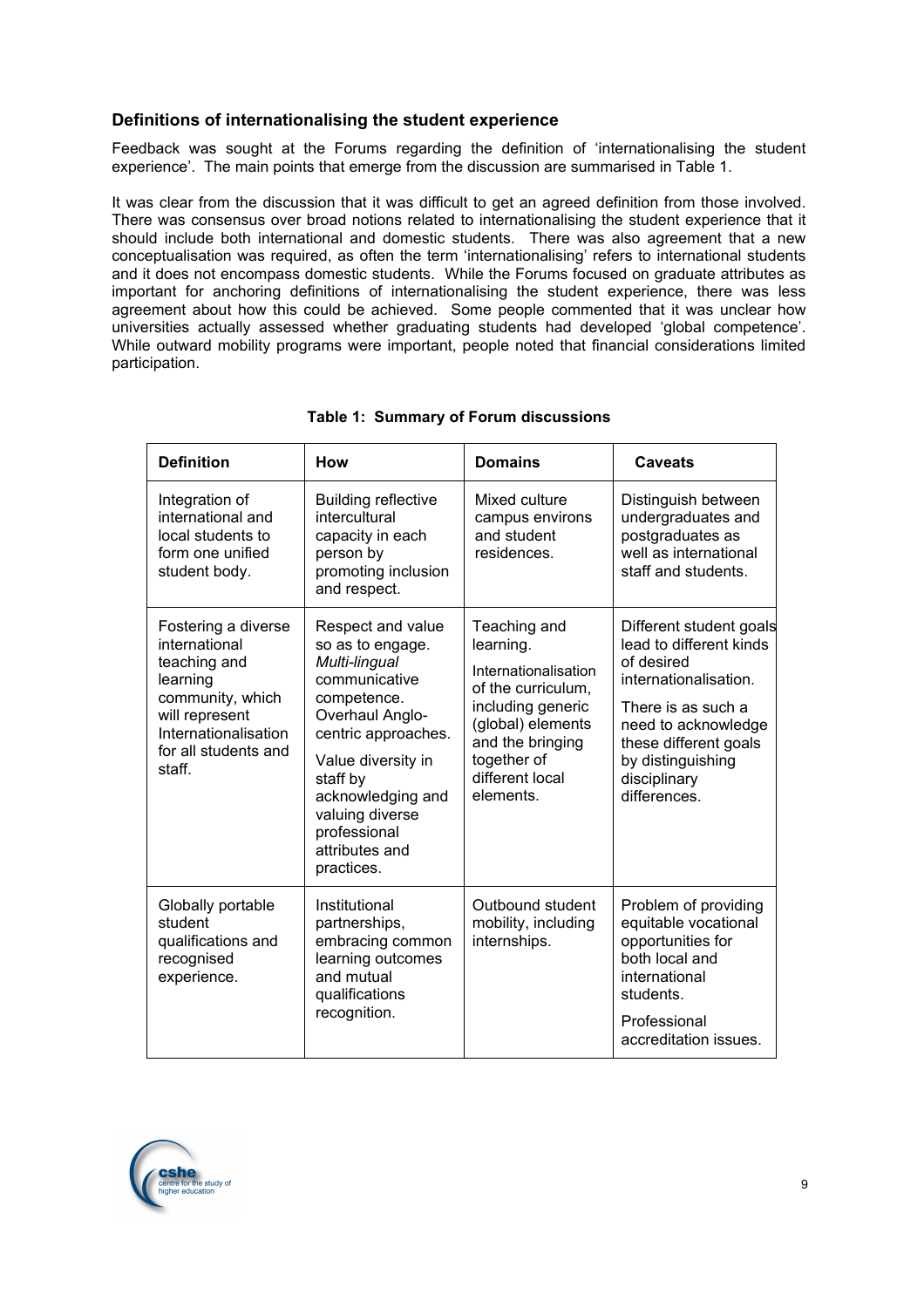The Forum discussions emphasised the need for an agreed definition of internationalisation that both highlights the transformative nature of the concept and foregrounds the involvement of all students – international and domestic – in strategies designed to implement and achieve that transformation. The following definition of internationalising the student experience encompassed the observations from those who participated in the National Forums. In particular, the definition considers both the processes and outcomes for internationalising the student experience. In the second round of written feedback from those who attended the Forum, there was general agreement around the following definition:

- In terms of *process* 'internationalisation' means fostering a nationally and culturally diverse and interactive university community where all students have a sense of belonging.
- In terms of *outcomes* 'internationalisation' means graduates who are globally aware, globally competent and able to work with culturally and linguistically diverse people either locally or anywhere in the world.

## **Dimensions, criteria and indicators**

Most of the discussion at the Forums focused on the criteria and indicators for internationalising the student experience. These have been summarised in Appendix 2. Overall, there were five key areas that emerged from the discussion, which guided the project team in developing the dimensions, criteria and indicators for internationalising the student experience presented in the next section of this paper.

#### *1. Reduce the number of indicators*

It was clear that there were far too many indicators in the discussion paper. The general view in all three Forums was that a smaller number of indicators would be more useful and manageable for institutional evaluation and improvement. The project team reduced the final set of indicators to eleven. These decisions were guided by the overall feedback from the Forums, where comments were made about the usefulness of particular indicators. There were also very strong views within the Forums that gathering information for evaluation of indicators should not be labor intensive.

#### *2. Acknowledge that the area of internationalisation is not easily quantifiable*

There was much discussion about what could be reasonably measured for the purposes of identifying areas of improvement for internationalising the student experience. It was difficult to indicate targets that institutions should strive for in all areas. Nor was it possible to indicate optimum targets, when institutions differ in terms of context and student demographics. Many indicated that the indicators should be fairly general to allow institutions to set their own target. Rather then set targets, the project team added further explanation about the indicator that could guide institutions in setting their own targets.

#### *3. Focus on curriculum design and assessment*

The teaching and curriculum dimension of internationalisation received much attention in the Forums. There was strong consensus that indicators should emphasise assessment in order to align curriculum design with learning outcomes. This was considered to be the domain of institutions, as policies and practices vary across institutions, as well as across different disciplines. Many of the attendees also mentioned the need for the institution to recognise and reward 'international engagement of staff' in recruitment and promotion processes, as part of increasing the focus on internationalising teaching and learning practices.

#### *4. Include items relating to internationalisation in routine student surveys*

A feature that was perceived to be missing in the indicators was the use of student feedback. Many made the comment that institutions could include in their quality of teaching surveys items related to the extent to which intercultural mixing contributed to students' learning

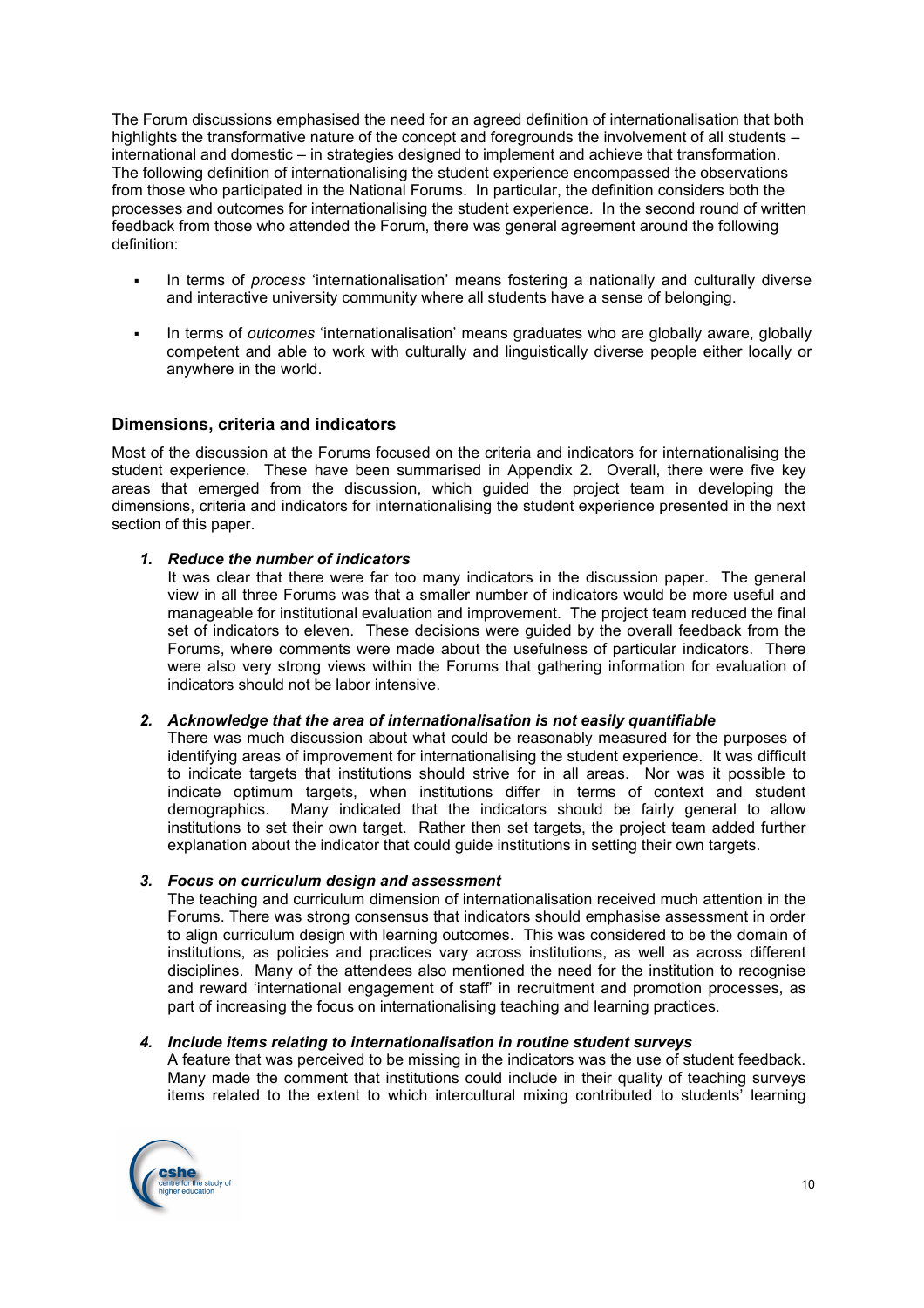outcomes. There was also agreement in the three Forums that items on intercultural mixing should be included in institutional student surveys. This feedback was relayed to iGraduate which currently administers the International Student Barometer<sup>1</sup>, a survey instrument widely used across Australian universities.

#### *5. Merge support services for students into the University Community section*

While the criteria were deemed as important, it was felt that these issues mainly dealt with international student issues, such as housing and loneliness. Comments indicated that these issues were not necessarily related to internationalising the student experience. Many also considered this area too difficult to monitor.

# **Concluding Comments**

The next section presents the dimensions, criteria and indicators that were refined after the National Forums. The project team sought written feedback from those who participated in the Forums and the responses received were in general agreement with the items in the document. The project team sought to further strengthen the validity of the framework by asking two universities<sup>2</sup> to pilot the indicator framework by offering examples of data that was available from their institution.

This was a difficult activity for them to complete for two main reasons. Firstly, it was apparent that the institutions did not routinely collect information related to internationalising the student experience (which confirmed general comments made in the Forums). Secondly, the administrative activities (for which data might be collected) of institutions' international offices are most often focused upon recruitment of international students, rather than internationalisation in terms of student experience and teaching/learning outcomes.

From the experience of this project, it seems clear that educational institutions need an integrated approach to internationalising the student experience that includes:

- a strategic approach towards achieving agreed outcomes;
- better articulation of relevant teaching and learning strategies; and
- a communication strategy that engages the university community.

The dimensions, criteria and indicators developed as part of this project can guide and assist institutions in developing such an integrated approach – but at the present time such an indicator framework can only be considered somewhat visionary in anticipation of institutions developing common strategies that are specifically focused upon internationalising the student experience in Australian higher education.

## **Dimensions, criteria and indicators for internationalising the student experience**

*Definition of internationalisation:* We need an agreed definition of internationalisation that both highlights the transformative nature of the concept and foregrounds the involvement of all students – international and domestic – in strategies designed to implement and achieve that transformation. The National Forums and subsequent feedback and discussion have been especially insistent that internationalisation is a matter for all students.

 In terms of *process* 'internationalisation' means fostering a nationally and culturally diverse and interactive university community where all students have a sense of belonging.

The assistance of staff at the University of Melbourne and Swinburne University are gratefully acknowledged.



<sup>&</sup>lt;sup>1</sup> See for example: http://www.universitiesaustralia.edu.au/page/media-centre/2011-media-releases/international-<br>student-barometer/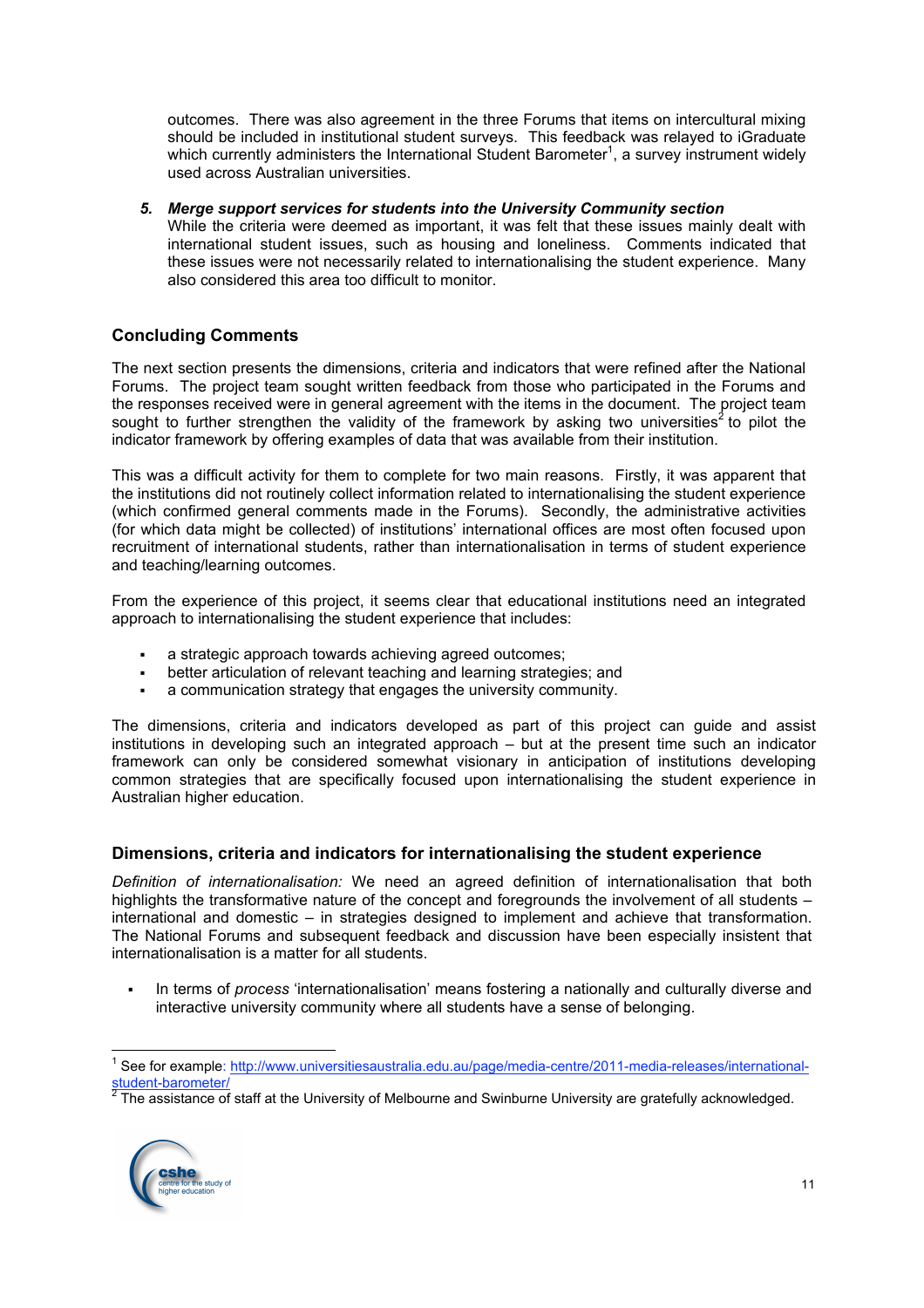In terms of *outcomes* 'internationalisation' means graduates who are globally aware, globally competent and able to work with culturally and linguistically diverse people either locally or anywhere in the world.

Discussion in the Forums also emphasised that every institution is working in a distinctive context. The definitions, criteria and indicators are instruments of self-regulation. Therefore as a matter of course they will be interpreted and used in a manner sensitive to the particular mission, location and student mix in each institution.

| <b>Criteria</b>                                                                                                           | <b>Indicators</b>                                                                                                                                                                                                                                                                                                                                                                            | <b>Explanation</b>                                                                                                                                                                                                                                                                                                                                                                                                                                                                                                                                                                          |
|---------------------------------------------------------------------------------------------------------------------------|----------------------------------------------------------------------------------------------------------------------------------------------------------------------------------------------------------------------------------------------------------------------------------------------------------------------------------------------------------------------------------------------|---------------------------------------------------------------------------------------------------------------------------------------------------------------------------------------------------------------------------------------------------------------------------------------------------------------------------------------------------------------------------------------------------------------------------------------------------------------------------------------------------------------------------------------------------------------------------------------------|
| <b>Published commitment</b><br>to internationalisation in<br>context of institutional<br>policy and planning<br>documents | Inclusion of outcomes relating<br>$\blacksquare$<br>to 'global competence' in<br>statement of desired graduate<br>attributes.<br>Relevant and measurable key<br>$\blacksquare$<br>Performance Indicators and<br>other evaluation criteria used in<br>the institution's organisational<br>areas/divisions.                                                                                    | The inclusion of 'global<br>$\blacksquare$<br>competence' in the<br>university's statement of<br>desired graduate attributes<br>is important to frame the<br>learning outcomes<br>concerning internationalising<br>the student experience<br>within teaching and learning<br>contexts.<br>Management plans include<br>$\blacksquare$<br>strategic objectives for<br>internationalising the<br>student experience, how<br>these will be monitored and<br>evaluated, along with the<br>organisational areas<br>responsible for achieving<br>KPIs, and specify how these<br>will be monitored. |
| <b>Allocation of specific</b><br>roles and resources in<br>relation to<br>internationalisation                            | The proportion of staff<br>$\blacksquare$<br>resources allocated within<br>the whole institution that are<br>explicitly dedicated to<br>international and<br>internationalisation<br>activities, within the context<br>of institutional mission and<br>strategic plans. These<br>staffing resources will be<br>measured in terms of<br>equivalent full-time positions<br>on an annual basis. | Resources are explicitly<br>$\blacksquare$<br>dedicated to support<br>internationalising the<br>student experience. This<br>includes identifiable roles<br>within<br>department/school/faculty<br>that address<br>internationalisation<br>strategies for teaching and<br>learning; and support<br><b>Australian Universities</b><br><b>International Directors</b><br>Forum (AUIDF) annual<br>benchmarking results.                                                                                                                                                                         |

# **1. The Strategic Dimension of internationalising the student experience for all students**

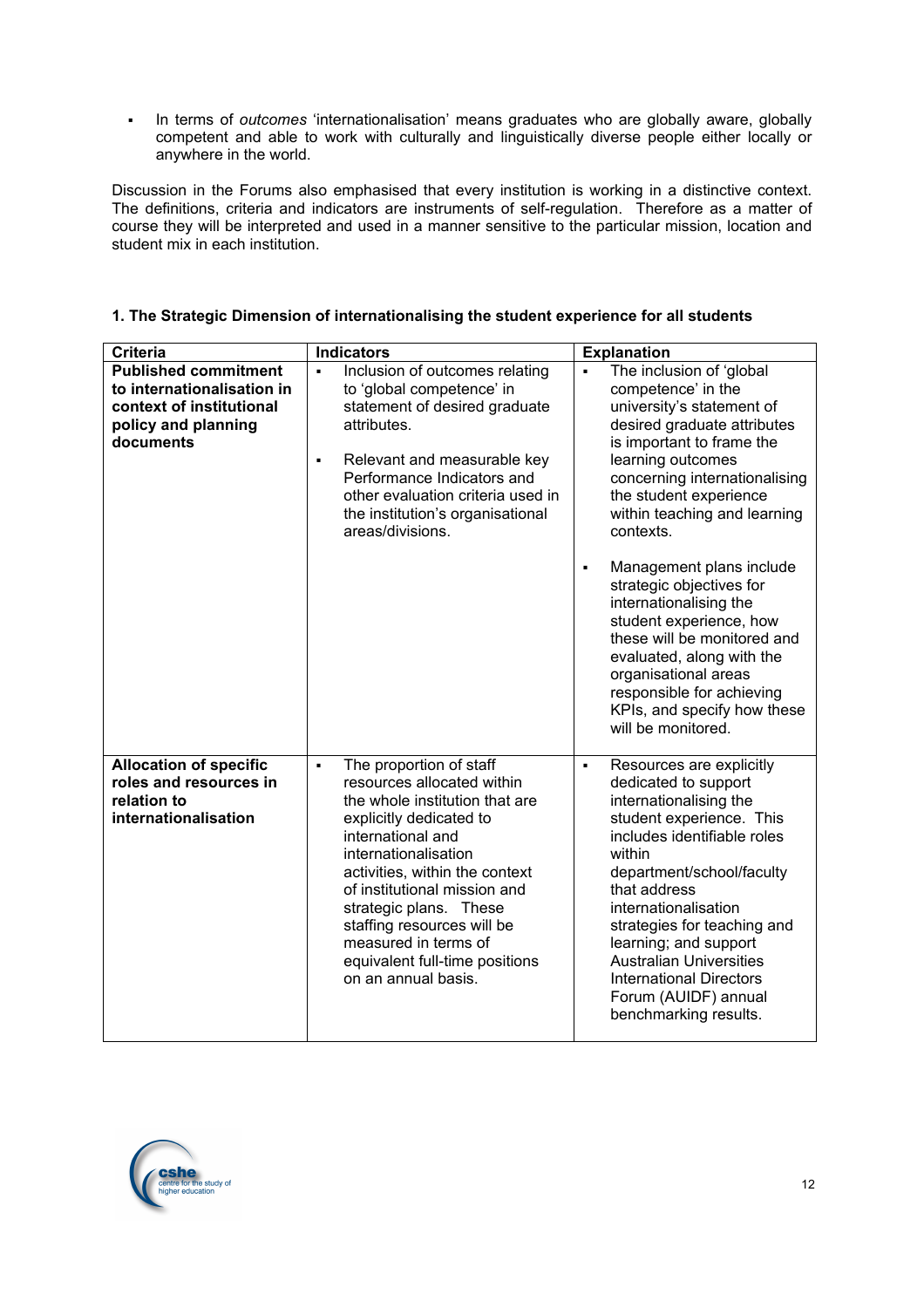# **2. The Teaching and Learning Dimension of internationalising the student experience for all students**

| <b>Criteria</b>                                                                                         | <b>Indicators</b>                                                                                                                                                                                                                                                                                                           | <b>Explanation</b>                                                                                                                                                                                                                                                                                                                                                                 |
|---------------------------------------------------------------------------------------------------------|-----------------------------------------------------------------------------------------------------------------------------------------------------------------------------------------------------------------------------------------------------------------------------------------------------------------------------|------------------------------------------------------------------------------------------------------------------------------------------------------------------------------------------------------------------------------------------------------------------------------------------------------------------------------------------------------------------------------------|
| <b>Achieving intended</b><br>learning outcomes for an<br>internationalised<br>curriculum                | Proportion of English-<br>speaking students who are<br>undertaking studies in a<br>language other than English<br>(LOTE).<br>Proportion of students who<br>$\blacksquare$<br>participate in outward mobility<br>programs.<br>Student feedback in university<br>$\blacksquare$                                               | Institutions set a target for<br>the proportion of students<br>undertaking LOTE, in order<br>to promote the study of<br>LOTE within the institution.<br>Institutions set a target for<br>٠<br>the proportion of students<br>who undertake outward<br>mobility programs.                                                                                                            |
|                                                                                                         | surveys on the extent to<br>which working in culturally<br>mixed groups has contributed<br>to their learning.                                                                                                                                                                                                               | $\blacksquare$<br>Items related to culturally<br>mixed groups should be<br>included in regular<br>institutional student surveys.<br>For example, quality of<br>teaching surveys, student<br>experience surveys.                                                                                                                                                                    |
| <b>Promotion of teaching</b><br>staff to develop<br>internationalised<br>teaching approaches            | Staff record of activities in<br>$\blacksquare$<br>relation to international<br>engagement, and<br>internationalisation of<br>teaching, are considered in<br>the recruitment process and<br>included in the mandatory<br>criteria for promotion.                                                                            | Institutions develop their<br>$\blacksquare$<br>recruitment and promotion<br>policies to recognise and<br>reward internationalised<br>teaching approaches.                                                                                                                                                                                                                         |
| <b>Promotion and</b><br>development of English<br>language proficiency <sup>3</sup> for<br>all students | Core objectives of all degrees<br>$\blacksquare$<br>include the achievement of<br>English language proficiency<br>and this is specifically<br>assessed in subjects.<br>All student evaluations of<br>$\blacksquare$<br>teaching and learning in<br>subjects include evaluation of<br>English language learning<br>outcomes. | Course reviews include a<br>$\blacksquare$<br>statement of English<br>language learning<br>outcomes, and identify,<br>through course mapping<br>activities, the subjects<br>where these will be taught<br>and assessed.<br>Institutions include an item<br>$\blacksquare$<br>on the achievement of<br>English language learning<br>outcomes in the quality of<br>teaching surveys. |

 <sup>3</sup> The definition of English language proficiency is taken from the *Good Practice Principles* (AUQA, 2009: p. 2) as 'the ability of students to use English language to make and communicate meaning in spoken and written contexts while completing their university study".

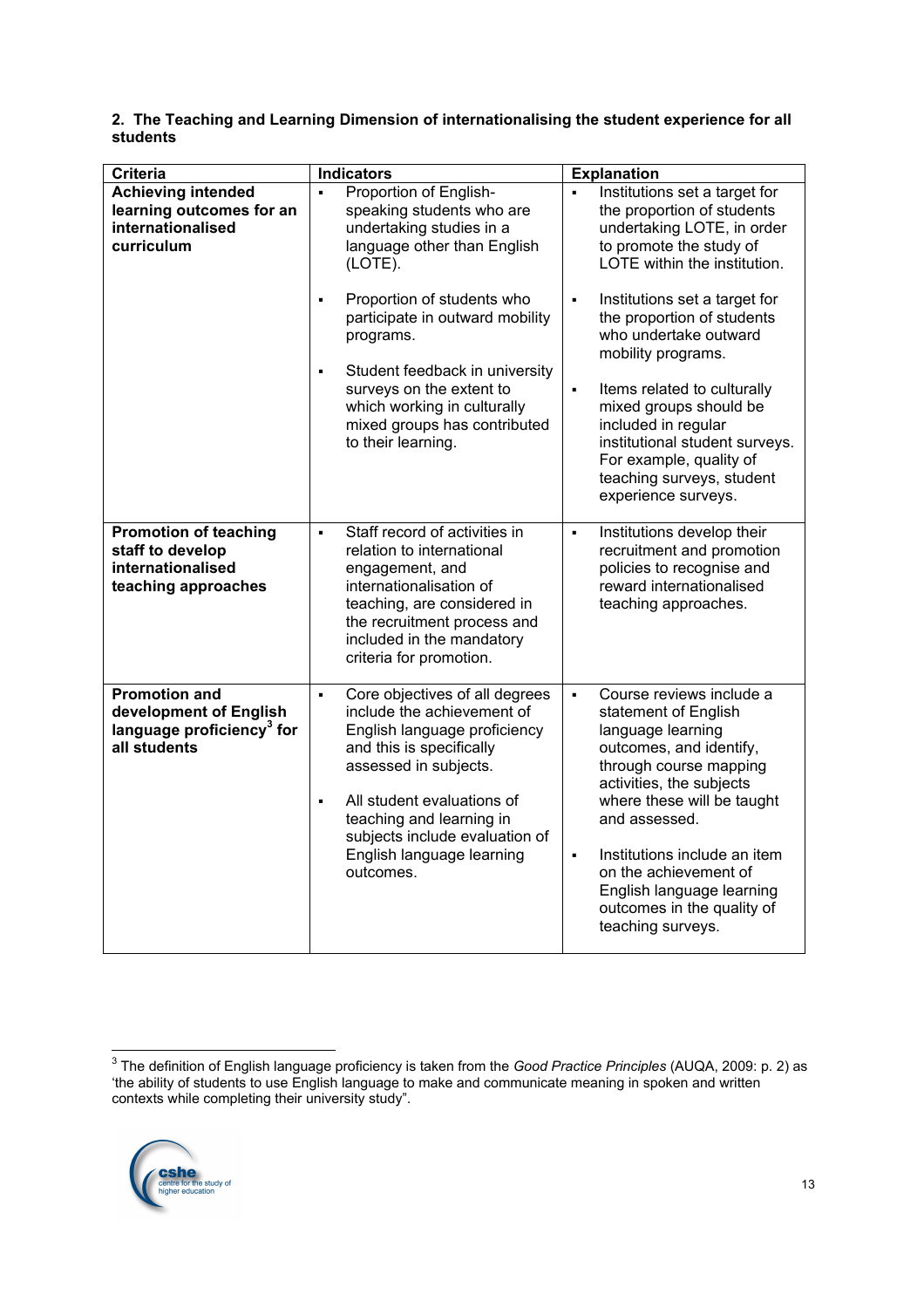# **3. The University Community**

| <b>Criteria</b>                                                              | <b>Indicators</b>                                                                                                                                                                                                 | <b>Explanation</b>                                                                                                                                                                                                                                                                                                                                                                  |
|------------------------------------------------------------------------------|-------------------------------------------------------------------------------------------------------------------------------------------------------------------------------------------------------------------|-------------------------------------------------------------------------------------------------------------------------------------------------------------------------------------------------------------------------------------------------------------------------------------------------------------------------------------------------------------------------------------|
| <b>Enhancing the student</b><br>voice                                        | Incorporation of objectives<br>٠<br>related to intercultural mixing<br>of all students, in instruments<br>of student evaluations and<br>feedback on academic<br>programs, student services<br>and administration. | <b>International Student</b><br>٠<br>Barometer results.<br>University survey questions<br>٠<br>for all students that examine<br>feelings of social inclusion<br>within the university.                                                                                                                                                                                              |
| <b>Professional</b><br>development for<br>academic and<br>professional staff | A number of professional<br>٠<br>development activities are<br>presented relating to<br>intercultural mixing.                                                                                                     | Institutions set a target for<br>٠<br>the proportion of<br>professional and academic<br>staff undertaking<br>international exchanges.<br>Institutions develop a<br>٠<br>strategy or adopt a<br>framework (e.g. Finding<br>Common Ground) for<br>incorporating intercultural<br>mixing, with uptake and<br>influence to be reviewed by<br><b>DVCs Academic and</b><br>International. |

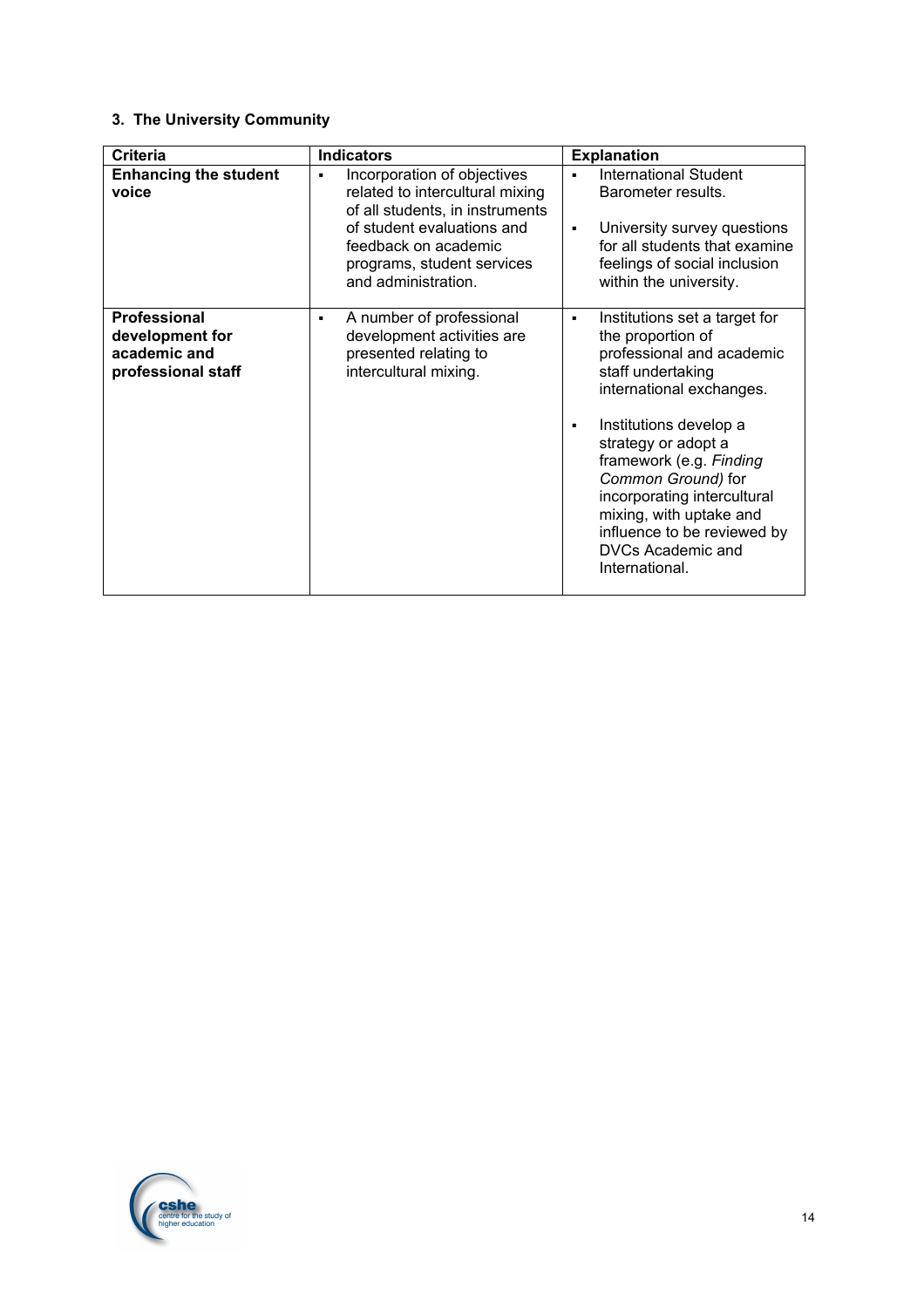#### **References**

- Arkoudis, S. (2006). *Teaching International students: Strategies to enhance learning*. Melbourne: Centre for the Study of Higher Education.
- Arkoudis, S., & Starfield, S. (2007). *In-Course English Language Development and Support*. Canberra: Australian Education International.
- Arkoudis, S., Yu, X., Baik, C., Borland, H., Chang, S., Lang, I., et al. (2010). *Finding Common Ground: Enhancing interaction between domestic and international students*. Melbourne: ALTC.
- AUQA. (2009). *Good Practice Principles of for English Language Proficiency for International Students in Australian Universities*. Canberra: Department of Education, Employment and Workplace Relations.
- Australian Education International. (2010). International graduate outcomes and employer perceptions. Available at: http://www.aei.gov.au/News/Latest-News/Documents/2010\_International\_Graduate Outcomes\_pdf.pdf
- Beerkens, E., Brandenburg, U., Evers, N., van Gaalen, A., Leichsenring, H., & Zimmerman, V. (2010). *Indicator project on internationalisation - approaches, methods and findings. http://www.che.de/downloads/indicator\_projects\_on\_internationalisation\_\_\_IMPI\_100 511.pdf*.
- Childress, L. (2009). Internationalisation plans for higher education institutions. *Journal of Studies in International Education*. 13 (3), 289- 301.
- Clifford, V. A*. (*2009) Engaging the disciplines in internationalising the curriculum*. International Journal for Academic Development*. 14 (2), 133–143.
- Council of Australian Governments. (2010). International Student Strategy for Australia 2010- 2014. Available at: http://www.coag.gov.au/reports/docs/aus\_international\_students\_strategy.pdf.
- Crichton, J. & Scarino, A. (2007). How are we to understand the "intercultural dimension? An examination of the intercultural dimension of internationalisation in the context of higher education in Australia'. *Australian Review of Applied Linguistics.* 30 (1), 4.1–  $4.21.$
- Davies, I. Evans, M & Reid, A. (2005) Globalising citizenship education? A critique of 'Global Education' and 'Citizenship Education'. *British Journal of Educational Studies*. 53 (1), 66-89.
- Denson, N. & Zhang, S. (2010). The impact of student experiences with diversity on developing graduate attributes. *Studies in Higher Education*. 35 (5),529- 543.
- Dewey, P. & Duff, S. (2009). Reason before passion: faculty views on internationalization in higher education. Springer Science + Business. Published online: 17 February. Available at: http://www.gime.dufe.edu.cn/iecresearch/UserFiles/files/20110325105339082.pdf
- de Witt, H. (2011). Internationalization of higher education: Nine misconceptions. *International Higher Education*, 64, 6-7.

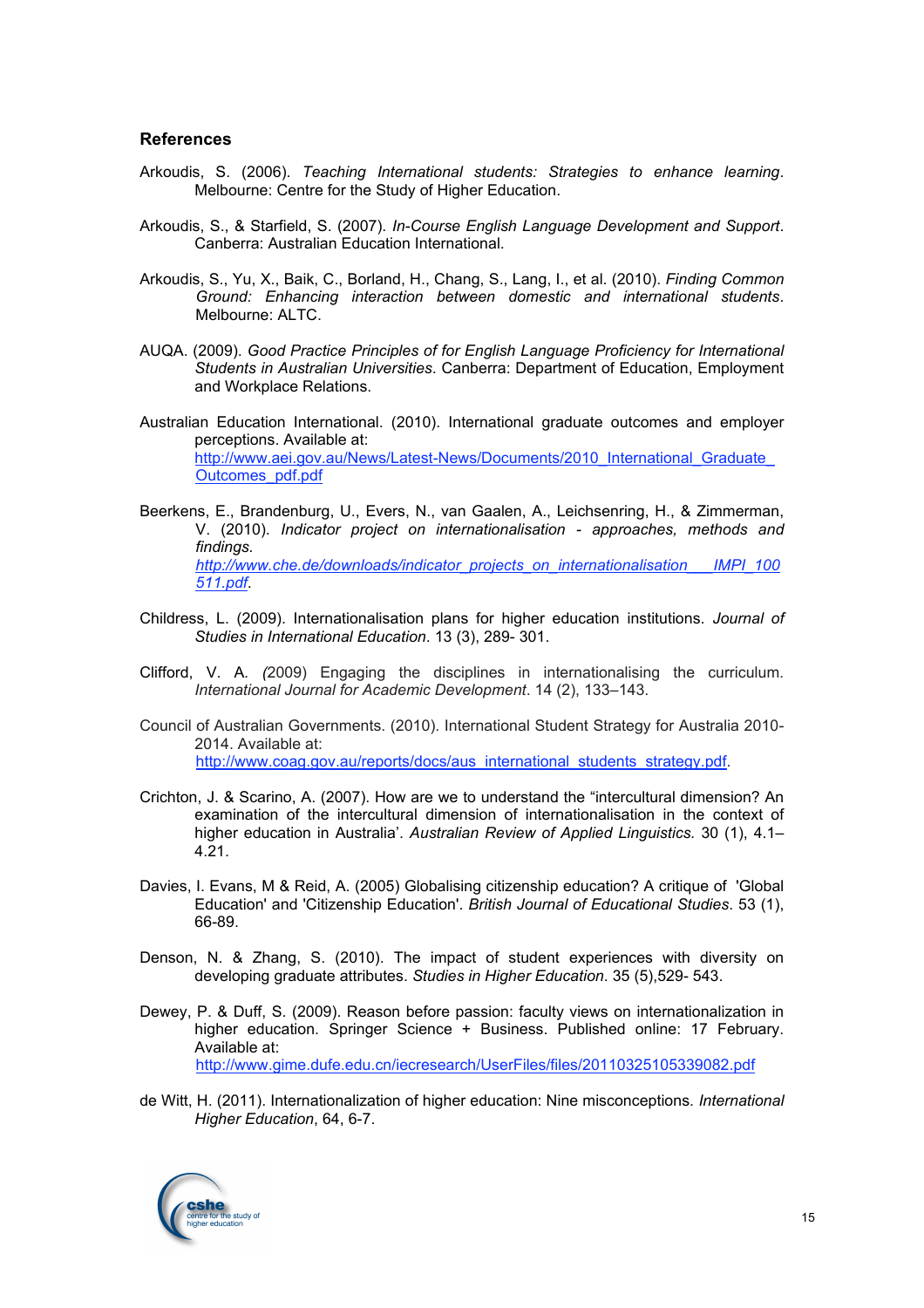- de Witt, H. (2008). Changing trends in the internationalisation of higher education. Paper presented at the Centre for the Study in Higher Education, University of Melbourne, October 6, 2008.
- Dunne, C. (2009). Host students' perspectives on intercultural contact in an Irish university. *Journal of Studies in International Education.* 13(2), 222-239.
- Fahey, S. (2009). Trends in internationalisation and implications for universities. Higher Education Summit, Melbourne, 3-4 April. Retrieved on June  $25<sup>th</sup>$  at: http://www.monash.edu.au/international/dvc/assets/internationalisation2009.pdf
- Gillan, M. Damachis, B. & McGuire, J. (2003). Australia in India: Commodification and internationalisation of higher education. *Economic and Political Weekly*. 38(14), 1395- 1403
- Harrison, N. & Peacock, N. (2010). Cultural distance, mindfulness and passive xenophobia: using Integrated Threat Theory to explore home higher education students' perspectives on 'internationalisation at home'. *British Educational Research Journal*. 36(6), 877-902.
- Hickling-Hudson, A. & Sidhu, R. (2011). Australia's universities and the challenges of internationalisation. In Lindsay, B. & Blanchett, W. (Eds)*. Universities and Global Diversity*- *Preparing Educators for Tomorrow* (pp.157-175)*.* New York: Routledge.
- Hudzik, J.K. (2011). Comprehensive Internationalisation: From concept to action (executive summary). NAFSA, Association of international Educators. Available at: http://www.nafsa.org/uploadedFiles/NAFSA\_Home/Resource\_Library\_Assets/Publica tions\_Library/2011\_Comprehen\_Internationalization.pdf.
- James, R. (2003). Suggestions relative to the selection of strategic system-level indicators to review the development of higher education. In A. Yonezawa & F. Kaiser (Eds.), *System-level and Strategic Indicators for Monitoring Higher Education in the Twentyfirst Century*. Bucharest: UNESCO-CEPES.
- James, R. Krause, K. & Jennings, C. (2010) The first year experience in Australian universities: Findings from 1994 to 2009. Centre for the Study of Higher Education, University of Melbourne. Available at: http://www.cshe.unimelb.edu.au/research/experience/docs/FYE\_Report\_1994\_to\_20 09.pdf.
- Jiang, X. (2008).Towards the internationalisation of higher education from a critical perspective. *Journal of Further and Higher Education*. 32(4), 347–358.
- Kim, T. (2009) Transnational academic mobility, internationalization and interculturality in higher education. *Intercultural Education*. 20(5), 395-405.
- Knight, J. (2003). Updated internationalization definition. *International Higher Educational, 33*,  $2 - 3$ .
- Knight, J. (2004). Internationalization remodeled: Definition, approaches, and rationales. *Journal of Studies in International Education, 8*(1), 5-31.
- Knight, J. (2011) Three types of education hubs: Student, talent and knowledge. *The Observatory on Borderless Higher Education*. Available at: http://www.obhe.ac.uk/documents/view\_details?id=893

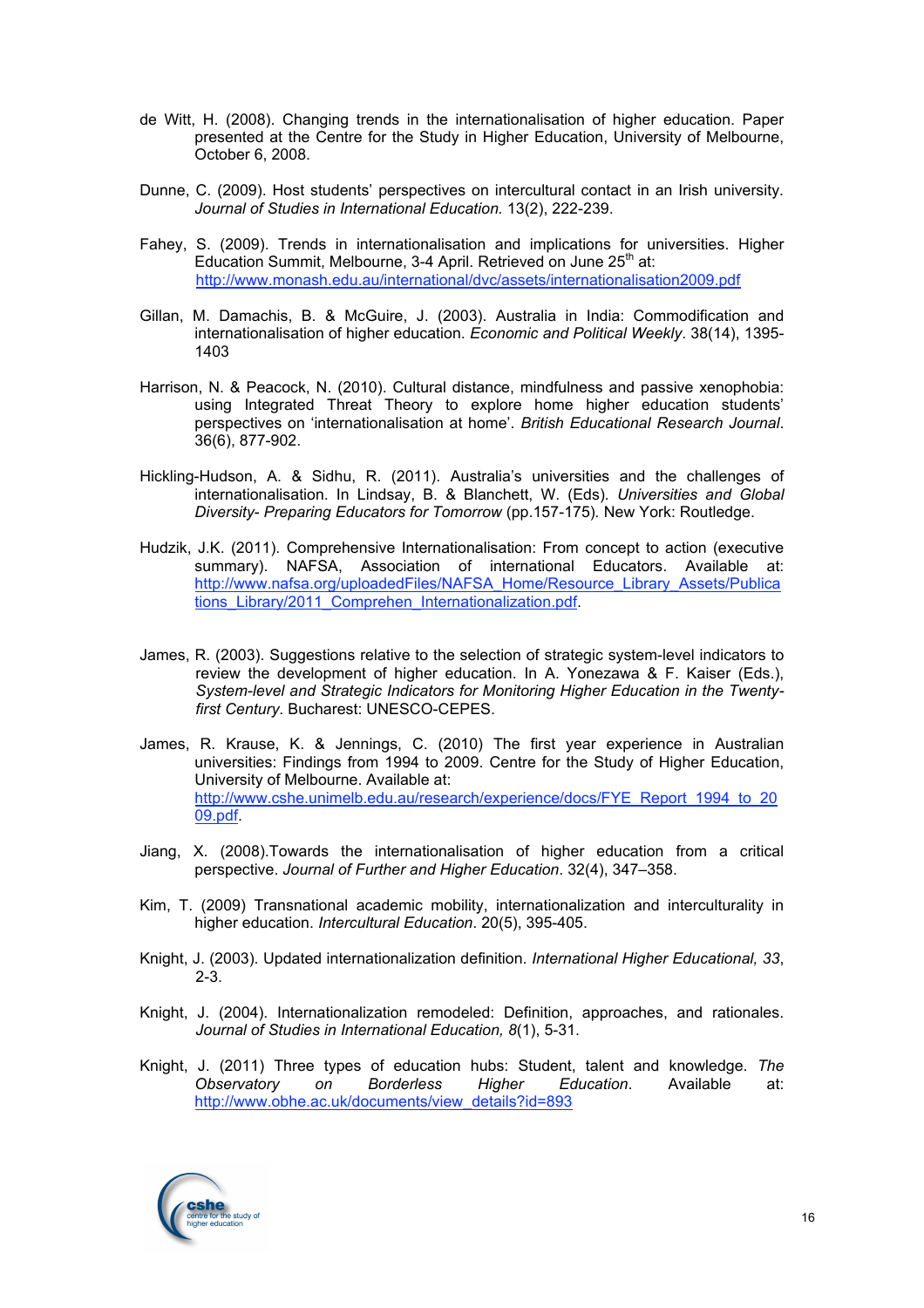- Knight, J. (2011). Five myths about internationalisation. *International Higher Education,* 62, 14-15.
- Krause, K., Coates, H., & James, R. (2005). Monitoring the internationalisation of higher education: Are there useful quantitative indicators? In M. Tight (Ed.), *International Relations* (pp. 233-254). Oxford: Elservier.
- Leask, B. (2009). Using formal and informal curricula to improve interactions between home and international students. *Journal of Studies in International Education, 13*(2), 205- 221.
- Luxon, T., & Peelo, M. (2009). Internationalisation: Its implications for curriculum design and course development in UK higher education. *Innovations in Education and Teaching International, 46*(1), 51-60.
- Marginson, S. (2006). Dynamics of national and global competition in higher education. *Higher Education*, 52(1), 1-39.
- Marginson, S. (2007). Global position and position taking. *Journal of Studies in International Education,* 11(1), 5-32.
- Marginson, S., Nyland, C., Sawir, E., & Forbes-Mewett, H. (2010). *International Student Security*. New York: Cambridge University Press.
- Marginson, S., & van der Wende, M. (2009). The new global landscape of nations and institutions *Higher Education to 2030 Volume 2: Globalisation* (pp. 18-62). Paris: **OECD**
- OECD. (2011). Education at at Glance 2011: OECD Indicators, OECD Publishing. Available at: http://dx.doi.org/10.1787/eag-2011-en
- Sanderson, G. (2011). Internationalisation and teaching in higher education. *Higher Education Teaching and Research, 30*(5), 661-676.
- Scarino, A. (2009) Assessing intercultural capability in learning languages: Some issues and considerations. *Language Teaching.* 42, 67-80.
- Svensson, L. & Wihlborg, M. (2010) Internationalising the content of higher education: the need for a curriculum perspective. *Springer Science +Business.* Available at: http://www.springerlink.com/content/13170v8121106565/fulltext.pdf
- van Damme, D. (2001). Quality issues in the internationalisation of higher education. *Higher Education*, 41(4), 415-441.
- Yang, R. (2002). University internationalisation: its meanings, rationales and implications. *Intercultural Education*. 13(1), 81-95.

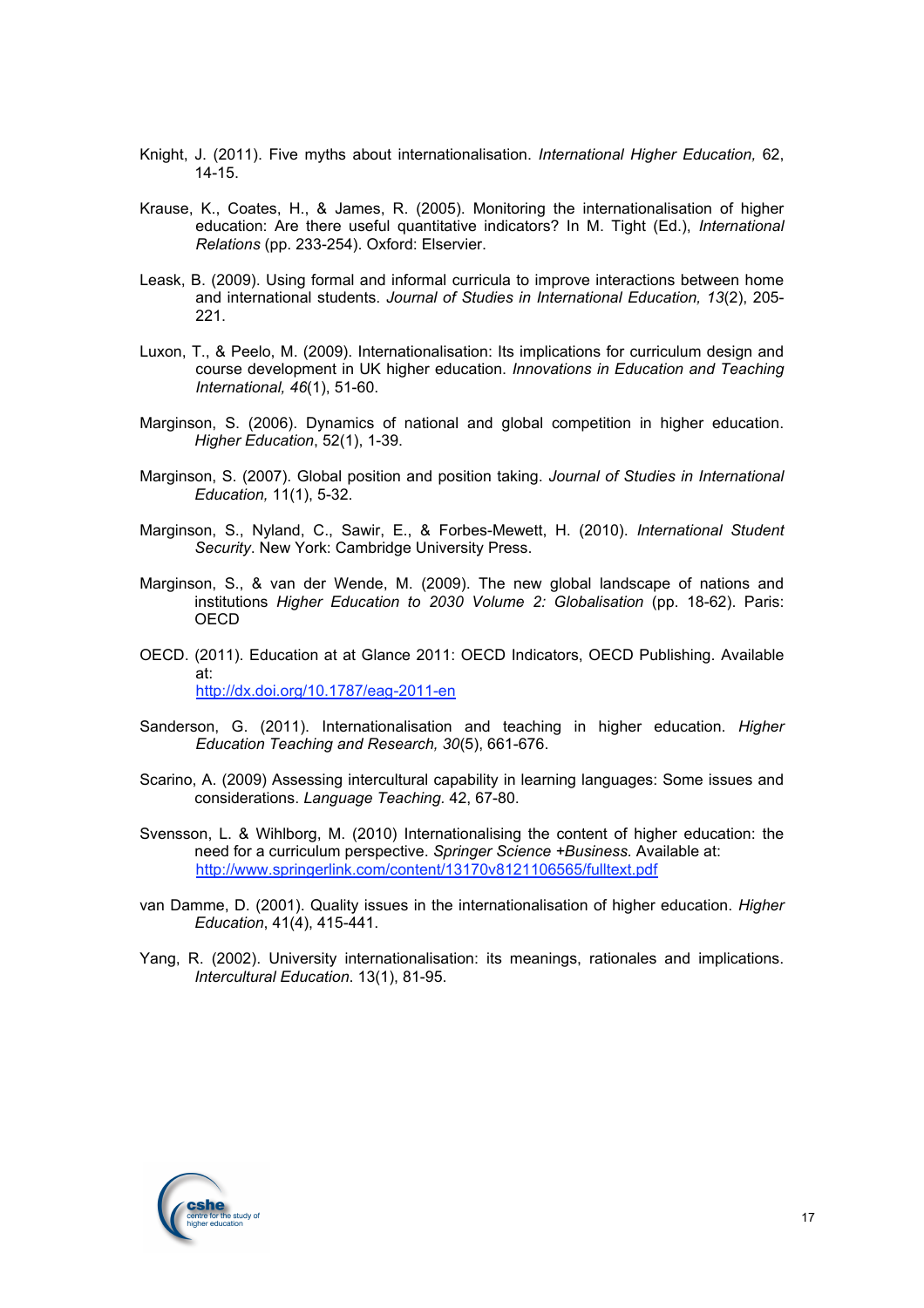# **Appendix 1: Discussion paper for National Forums**

#### **Overview**

Australia Education International has commissioned the Centre for the Study of Higher education (CSHE), University of Melbourne to develop criteria and indicators for monitoring and evaluating the internationalisation of the student experience. Internationalisation is here considered primarily in terms of teaching and learning, and relations between international students and local students. The project team is Sophie Arkoudis, Chi Baik and Simon Marginson. The main aim of the project is to develop a conceptual framework of criteria and indicators, through consultation with the tertiary education sector in three National Forums. This paper is designed to inform discussion in the National Forums.

Australian higher education is grappling with the issue of enhancing interaction between local and international students. While universities have attempted to address this issue in a number of ways, survey results appear to indicate that many international students remain dissatisfied with their experiences and other research suggests that both groups are often fairly segregated inside and outside classrooms. Similar problems, though less well documented, have arisen in VET.

Part of the problem has been that interaction between international and local students has been isolated from teaching and learning activities, including the disciplinary context. Another problem is that definitions of 'internationalisation' and 'intercultural teaching and learning' vary markedly, and are often ill-defined (e.g. developments around the theme of 'educating global citizens'). These limitations preclude any attempt to gain an overview of comparative picture of performance in this area and hence to identify clearly when systems and institutions are moving forward, and where examples of high quality performance can be found.

What is currently missing is an agreed set of criteria for the exercise of judgement on internationalising the student experience, especially relations between local and international students, including numerical indicators where these are meaningful and can be agreed and made operational. Some matters lend themselves to indicators (for example the collection of data on time use) while other aspects of internationalisation can only be evaluated through the process of expert judgement on the basis of standard criteria.

There are two main stages in the project. These are:

#### *Stage 1: Conceptual development (June-July 2011)*

Review of the literature and existing research in the area, particularly but not only Australianrelated material in both higher education and VET. This phase has drawn partly on recent work at CSHE primarily focused on higher education, and the work of Ly Tran (RMIT, ARC Postdoctoral Fellow) in relation to VET.

#### *Stage 2: National Forums (August 2011)*

The National Forums are designed to maximise participation, by holding three events in different parts of Australia: in Melbourne (University of Melbourne), Brisbane (QUT) and Perth (Murdoch University). The National Forums are designed as working events in the form of 'think-tanks'. They provide opportunity for sector-wide discussion. All higher education institutions on the public register have been invited, along with selected VET providers.

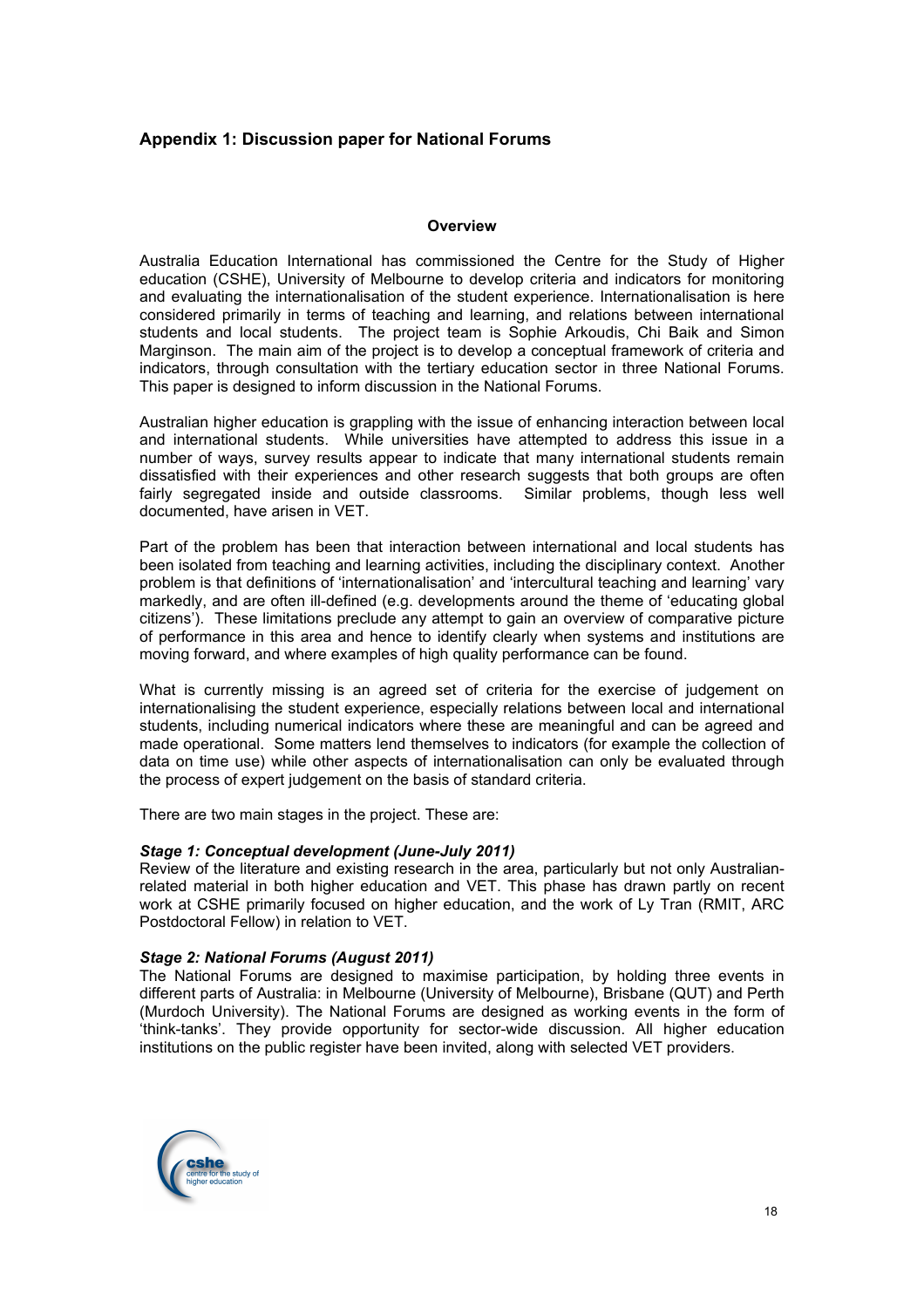#### **An exploratory conceptualisation of criteria and indicators for internationalising the student experience**

#### *Definitions of 'internationalising the student experience'*

In developing draft criteria and indicators for internationalising the student experience, we have drawn on current research on internationalisation in higher education, as well as an analysis of the web sites of Australian universities and some VET institutions. Internationalisation appears in many institutional mission statements, at a general level. More specifically, internationalisation can also refer to particular cohorts of students (international onshore, or offshore students), and particular programs (study abroad or international exchange program).

The terms 'international' and 'domestic' students are used in much of the research to represent two homogenous groups of learners, even though the students within each group vary greatly in their educational experiences and English language background. The term 'international students' covers students from many backgrounds and on different learning pathways. It includes students studying in on-shore or off-shore programs, and learners who may have lived and studied in many countries, those who have never left their home country, and those who are studying overseas for the first time. It has been argued that 'international' as the term does not capture the diversity that can exists amongst the international student body (Dogherty & Singh, 2005; Marginson, 2007; Arkoudis, Baik et al, 2010). Equally, 'domestic' students are also a diverse group. They are mono-lingual, bi-lingual and multilingual. They are culturally diverse. They may be from rural or migrant backgrounds, of low socio-economic status, or of Indigenous Australian background, to name just a few of the possible variations. It appears that tertiary institutions are increasingly focused on internationalising the students experience for all students studying in Australian universities.

#### Question:

What does it mean to have an internationalised student experience?

## **Definitions of dimensions and criteria**

The most common definition of internationalisation used on university websites is Knight's (2003) definition 'Internationalisation is the process of integrating an international/intercultural dimension into the teaching, research and service functions of the institution'; or Knight's updated 2004 version: 'the process of integrating an international, intercultural or global dimension into the purpose, function and delivery of post secondary education'. However, while these statements capture aspects of the phenomenon of internationalisation, there is little, if any, reference to criteria we can use to measure the internationalised student experience.

We agree with Krause, Coates and James (2005: p.243)<sup>4</sup>, that a direct measure of outcomes is not always possible. In reviewing quantitative reporting of higher education, James (2003) commented that there are three desirable features of performance indicators:

- Simplicity: Indicators should be easy to interpret and be based on statistics which are efficient to collect.
- Validity and sensitivity: Indicators should be relevant to the purposes to which they are put, flexible enough to reflect the diversity of institutional missions, and sensitive and adaptive to changes in practice.

 <sup>4</sup> The project team used as a starting point the quantitative performance indicators from Krause, Coates and James (2005) in developing the criteria and indicators for this discussion paper.

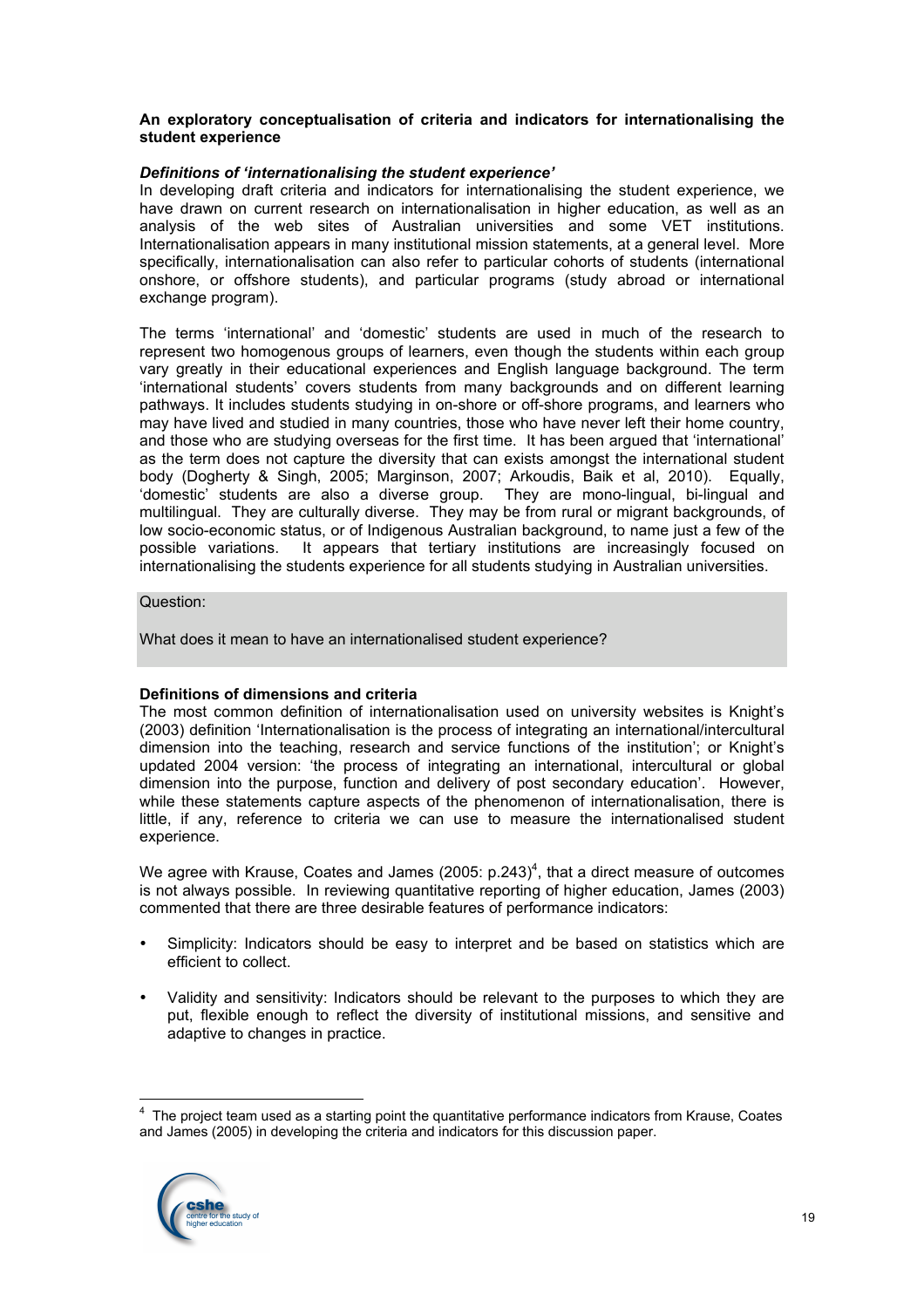• Brevity: The number of indicators should be kept to a minimum otherwise data collection tends to become an end in itself. (Krause et al, 2005: p.242)

In identifying the dimensions and criteria of internationalising the student experience, we may need to select those that can be measured for institutional planning, evaluation and improvement.

Questions: Do you agree with the dimensions and criteria identified below? What should be deleted/added and why? What measurements could be included, in relation to these indicators?

| Table 1. The Strategic Dimension of Internationalisation |
|----------------------------------------------------------|
|----------------------------------------------------------|

| Criteria                                                                          | <b>Indicators</b>                                                                                                                                                                                                                                                                                                                                               |
|-----------------------------------------------------------------------------------|-----------------------------------------------------------------------------------------------------------------------------------------------------------------------------------------------------------------------------------------------------------------------------------------------------------------------------------------------------------------|
| Commitment to internationalisation in<br>institutional policy and planning        | Explicit statement in institutional mission<br>statement and strategic objectives<br>regarding internationalisation<br>Decision-making and reporting structures<br>$\blacksquare$<br>in place to support and monitor the<br>internationalisation of the student<br>experience.<br>Evaluation and benchmarking of<br>$\blacksquare$<br>institutional performance |
| Allocation of specific roles and resources in<br>relation to internationalisation | Senior appointment with designated<br>responsibility for internationalisation<br>Administration unit dedicated to managing<br>٠<br>and coordinating international affairs<br>Proportion of resources explicitly dedicated<br>to international activities                                                                                                        |

#### **Table 2. The Teaching and Curriculum Dimension of Internationalisation**

| <b>Criteria</b>                                                                           | <b>Indicators</b>                                                                                                                                                                                                                                                                                                                                                                                                                                                                                                                                                                                                                                                                   |
|-------------------------------------------------------------------------------------------|-------------------------------------------------------------------------------------------------------------------------------------------------------------------------------------------------------------------------------------------------------------------------------------------------------------------------------------------------------------------------------------------------------------------------------------------------------------------------------------------------------------------------------------------------------------------------------------------------------------------------------------------------------------------------------------|
| <b>Curriculum designed to</b><br>incorporate international<br>perspectives                | Number and worldwide range of formal partnerships<br>٠<br>with institutions in other countries, in relation to<br>teaching and learning, e.g. joint course offerings,<br>jointly badged degrees<br>Proportion of students undertaking studies in<br>languages other than English<br>Percentage of students enrolled in subjects that have<br>an international focus as a central element of the<br>subject<br>Number and percentage of students who undertake<br>$\blacksquare$<br>an offshore international experience as part of their<br>degree, of (1) four weeks or less, (2) three months or<br>less, (3) six months or less, (4) one year or less, (5)<br>more than one year |
| Promotion and support of an<br>internationalised and culturally<br>diverse teaching staff | Number and duration of professional development<br>programs available for full-time and sessional<br>academic staff in strategies for teaching in culturally<br>diverse settings                                                                                                                                                                                                                                                                                                                                                                                                                                                                                                    |

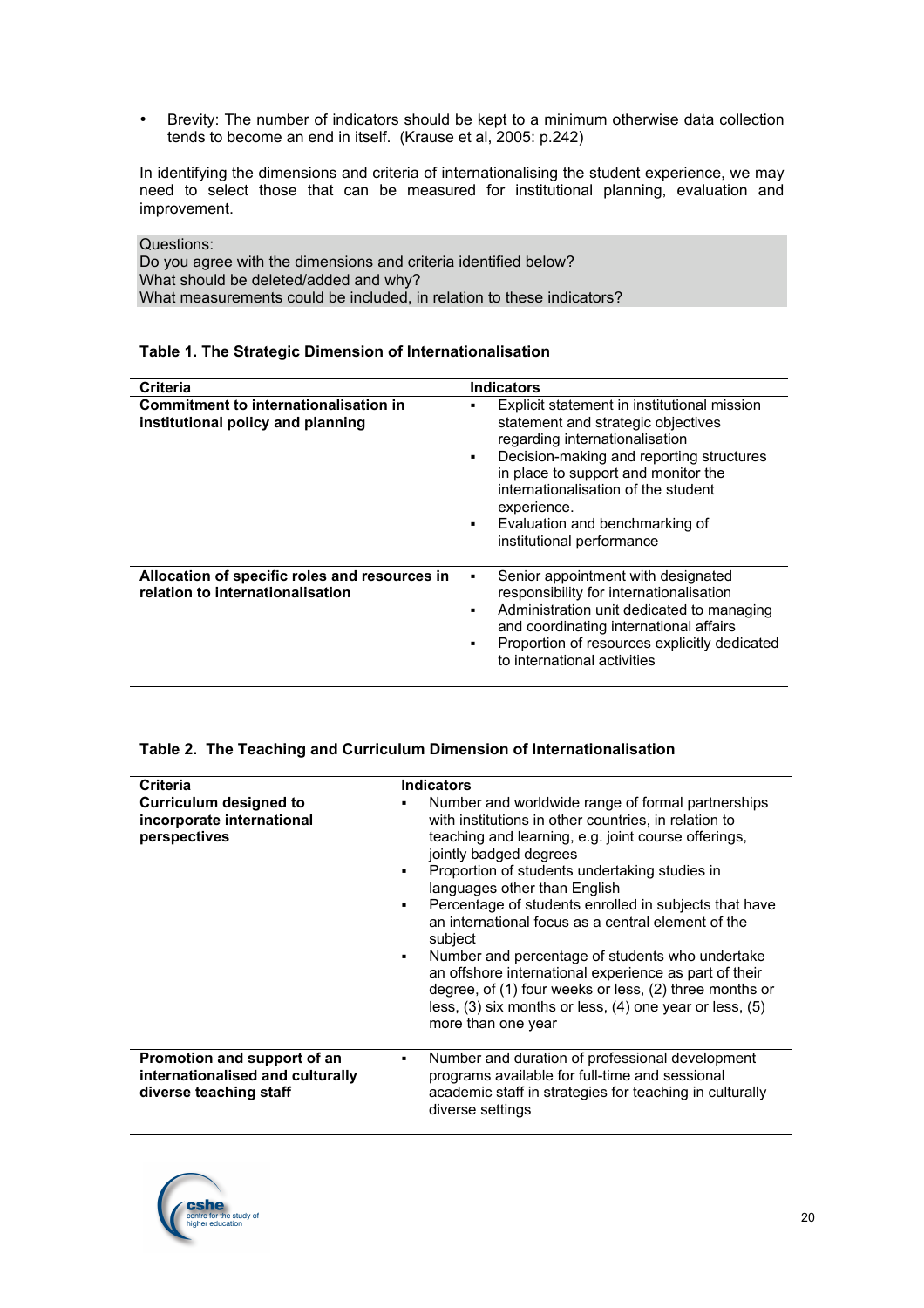|                                                                                                                                   | Number of teaching awards at university and faculty<br>level for leading teaching excellence in<br>internationalising the curriculum<br>Percentage of teaching staff undertaking staff<br>٠<br>exchanges or sabbaticals abroad, for periods of (1)<br>four weeks or less, (2) three months or less, (3) six<br>months or less, (4) one year or less, (5) more than<br>one year<br>Number of international visiting teaching staff per<br>٠<br>year, for periods of (1) four weeks or less, (2) three<br>months or less, (3) six months or less, (4) one year or<br>less, (5) more than one year<br>Number and worldwide range of inter-institutional<br>٠<br>agreements for teaching staff exchange                                                               |
|-----------------------------------------------------------------------------------------------------------------------------------|-------------------------------------------------------------------------------------------------------------------------------------------------------------------------------------------------------------------------------------------------------------------------------------------------------------------------------------------------------------------------------------------------------------------------------------------------------------------------------------------------------------------------------------------------------------------------------------------------------------------------------------------------------------------------------------------------------------------------------------------------------------------|
| <b>Teaching and learning practices</b><br>designed to foster intercultural<br>relations and learning in the<br>classroom          | Documented evidence of regular course review and<br>٠<br>evaluation of practices within disciplines designed<br>to further integration of local and international<br>students<br>Proportion of subjects with a structured approach to<br>٠<br>culturally mixed student groupings, for example in<br>assignment and project work<br>Proportion of subjects with more than 20 per cent<br>٠<br>international students in which classroom-based<br>English language assistance is available, additional<br>to normal provision<br>Proportion of subjects in which use is made of<br>٠<br>cross-cultural 'buddy' or mentoring schemes<br>Proportion of subjects in which use is made of<br>٠<br>content examples drawn from international<br>students' home countries |
| <b>Program accreditation allows</b><br>graduates to practice<br>professionally in a wide range of<br>countries and constituencies | The extent to which institutional professional<br>٠<br>awards and accreditations are recognised<br>internationally and allow graduates to practice<br>internationally<br>The extent to which curricula have equivalence with<br>٠<br>overseas universities and permit the granting of<br>credits to students                                                                                                                                                                                                                                                                                                                                                                                                                                                      |
| Promotion and development of<br>English language skills                                                                           | English language development advisory group, with a<br>particular remit in relation to the implementation of<br>DEEWR's Good Practice Principles for English<br>language proficiency for international students in<br>Australian universities<br>Number of discipline-based English language<br>٠<br>programs integrated in the core curriculum<br>Proportion of subjects that include English language<br>٠<br>proficiency in (1) the objectives specified in their<br>subject outlines, and (2) their assessment criteria<br>Proportion of academic staff who attend professional<br>٠<br>development activities on assessing English language<br>of all students                                                                                               |

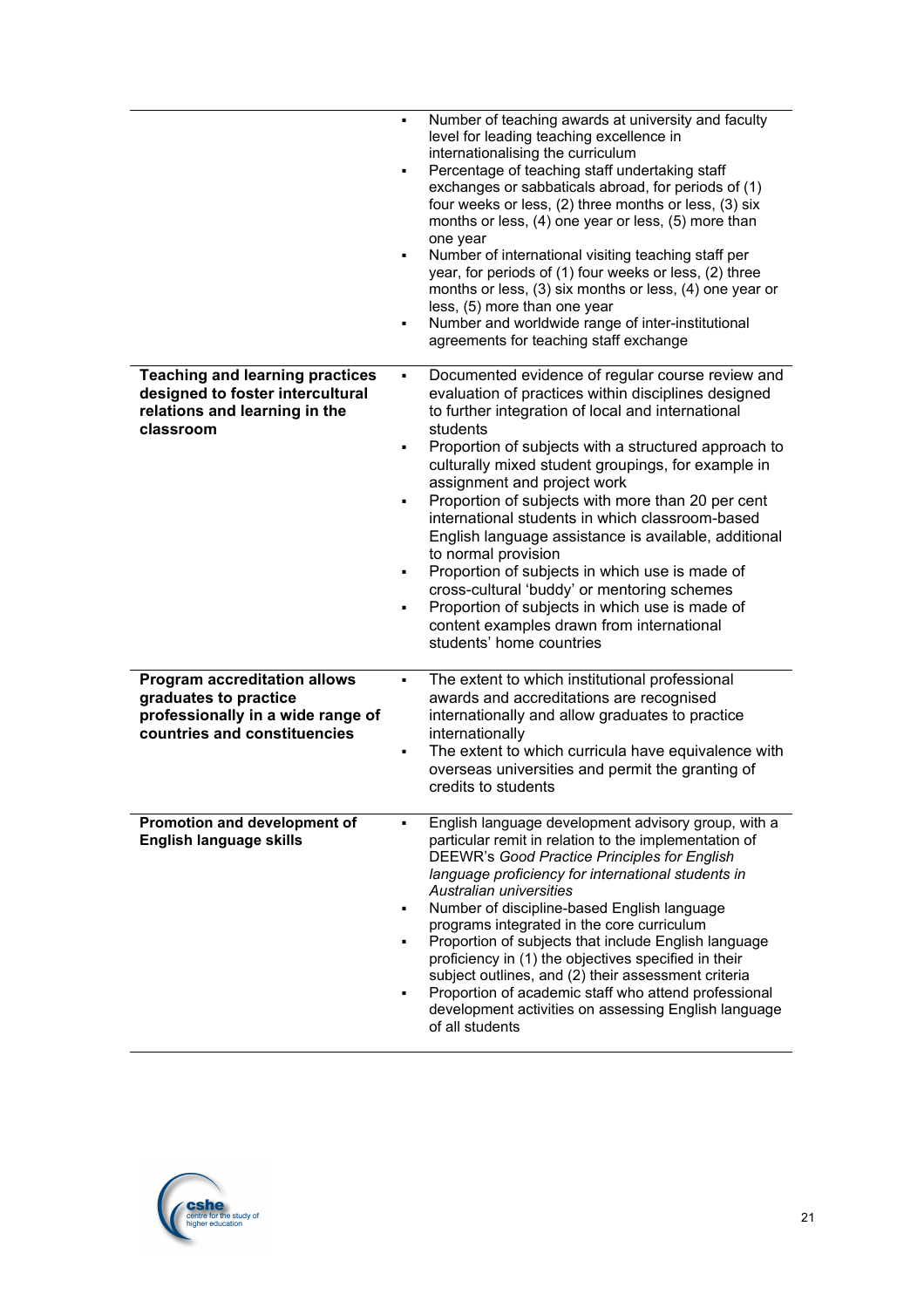| <b>Criteria</b>                                                                                      | <b>Indicators</b>                                                                                                                                                                                                                                                                                                                                                                                                                                                                                                                                                                                                                                                                                                                                                                                                                                                                                                                                                                                                                                       |
|------------------------------------------------------------------------------------------------------|---------------------------------------------------------------------------------------------------------------------------------------------------------------------------------------------------------------------------------------------------------------------------------------------------------------------------------------------------------------------------------------------------------------------------------------------------------------------------------------------------------------------------------------------------------------------------------------------------------------------------------------------------------------------------------------------------------------------------------------------------------------------------------------------------------------------------------------------------------------------------------------------------------------------------------------------------------------------------------------------------------------------------------------------------------|
| <b>Experiencing other cultures</b>                                                                   | Percentage of undergraduate/postgraduate/research<br>degree students who are international students, and<br>worldwide range of the countries of origin<br>Number of formal international institutional exchange<br>$\blacksquare$<br>agreements<br>Number of coursework scholarships dedicated to<br>٠<br>international students, proportion of these<br>scholarships in coursework student load<br>Number of research degree scholarships dedicated to<br>٠<br>international students, proportion of these<br>scholarships in HDR load<br>Level of support provided in international student<br>٠<br>scholarships (fees only? living costs? dependents?)<br>Funds per student available to support international<br>$\blacksquare$<br>student exchange<br>Funds per graduate student to support international<br>$\blacksquare$<br>research experience                                                                                                                                                                                                 |
| <b>Building connections between</b><br>students from diverse<br>backgrounds, beyond the<br>classroom | Percentage of orientation programs offered with an<br>$\blacksquare$<br>international focus<br>Does the university provide joint international and<br>٠<br>domestic orientation programs? If so, percentage of<br>students who attend such joint programs<br>Proportion of clubs and associations offering the<br>٠<br>opportunity for local and international students to mix<br>Proportion of decision making bodies with<br>$\blacksquare$<br>international student representatives<br>Proportion of international student leaders in<br>٠<br>mainstream student bodies and associations<br>Number of institution-wide international and<br>$\blacksquare$<br>intercultural events<br>Number of faculty events jointly organised by<br>٠<br>international and domestic students<br>Number of peer support programs which encourage<br>٠<br>the mixing of local and international students, at (1)<br>new arrival stage, (2) later stages<br>Rates of participation of local and international<br>$\blacksquare$<br>students in peer support programs |

# **Table 3. The University Community**

# **Table 4. Support Services for Students**

| <b>Criteria</b>                                                                                                             | <b>Indicators</b>                                                                                                                                                                                                                                                                                                                                                                                                                                                                                                                                                              |
|-----------------------------------------------------------------------------------------------------------------------------|--------------------------------------------------------------------------------------------------------------------------------------------------------------------------------------------------------------------------------------------------------------------------------------------------------------------------------------------------------------------------------------------------------------------------------------------------------------------------------------------------------------------------------------------------------------------------------|
| <b>Support services that recognise</b><br>and serve international student<br>needs, while fostering<br>intercultural mixing | New arrival services and programs that highlight<br>$\blacksquare$<br>and facilitate intercultural mixing<br>Dedicated professional service capacity in areas of<br>$\blacksquare$<br>need specific to international students (e.g.<br>housing English language proficiency, employment<br>advice) capable of servicing the full international<br>student population<br>Training and on-going professional development<br>$\blacksquare$<br>programs in service areas specific to international<br>students (e.g. housing, English language<br>proficiency, employment advice) |

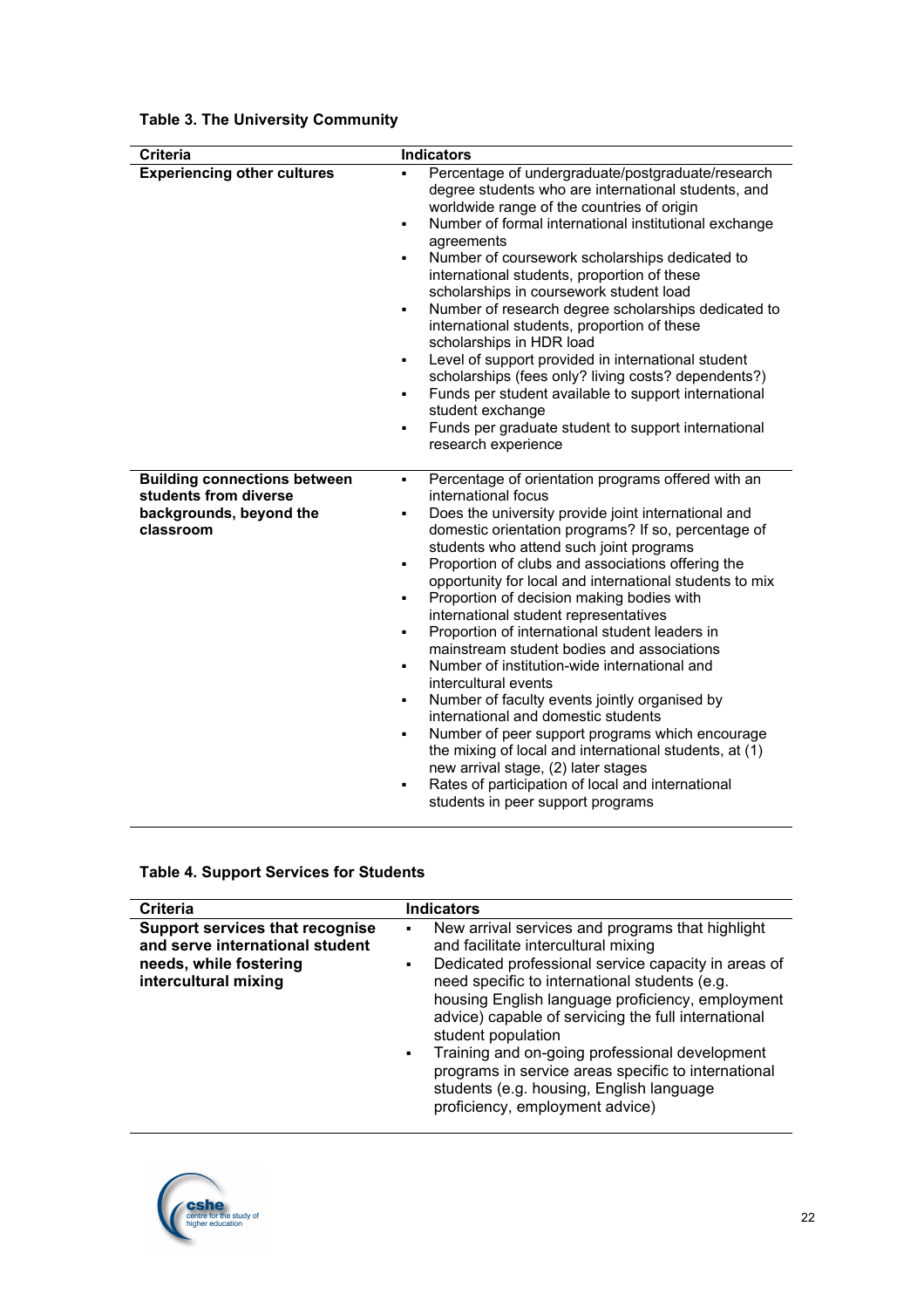- Integrated student services where such services can foster intercultural relations while meeting all students' specific needs
- Proportion of international students living in crosscultural housing provided by or subsidised by the institution
- Assistance with interpreter and translator needs as appropriate
- Regular monitoring of each individual international student, in relation to (1) social integration and support, (2) intercultural mixing
- Institution-wide and individual precinct policy, planning and provision of a safe environment on and near campuses
- Availability of adequate and well-advertised counseling services in relation to (1) difficulties of intercultural mixing, (2) instances of discrimination or abuse

#### **References**

- Arkoudis, S., Baik, C., Yu, X., Borland, H., Chang, S., Lang, I., Lang, J., Pearce, A. and Watty, K. (2010). *Finding Common Ground: Enhancing interaction between domestic and international students*. Melbourne: ALTC.
- Doherty, C., & Singh, P. (2005). How the west is done: Simulating western pedagogy in a curriculum for Asian international students. In P. Ninnes & M. Hellstén (Eds.), *Internationalising Higher Education* (pp. 53-74). Hong Kong: Comparative Education Research Centre.
- James, R. (2003). Suggestions relative to the selection of strategic system-level indicators to review the development of higher education. In A. Yonezawa & F. Kaiser (Eds.), *System-level and Strategic Indicators for Monitoring Higher Education in the Twentyfirst Century.* Bucharest: UNESCO-CEPES.
- Krause, K., Coates, H., & James, R. (2005). Monitoring the internationalisation of higher education: Are there useful quantitative indicators? In M. Tight (Ed.), *International Relations* (pp. 233-254). Oxford: Elservier.
- Marginson, S. (2007). Global position and position taking. *Journal of Studies in International Education, 11*(1), 5-32.

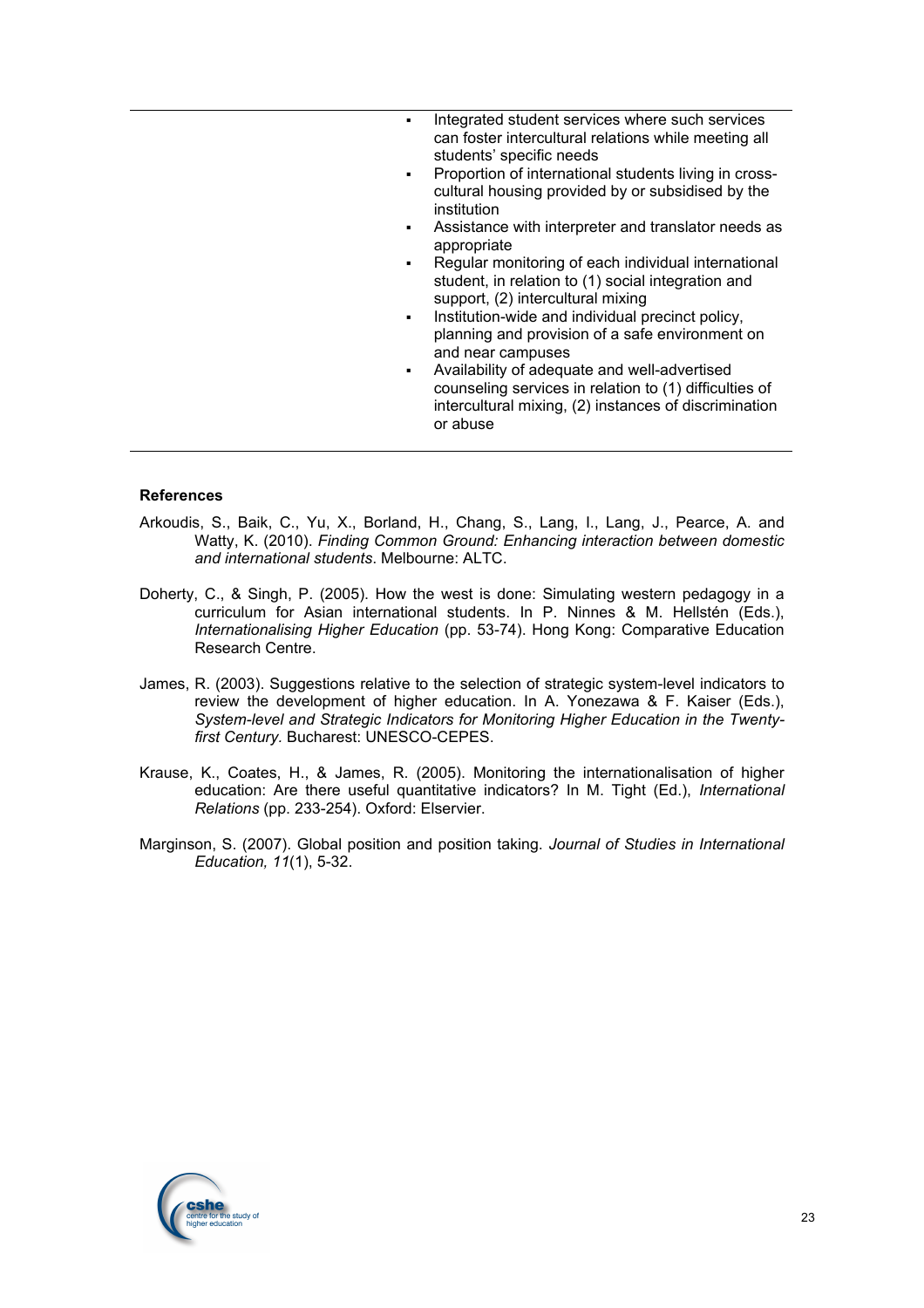# **Appendix 2: Summarised feedback from the National Forums**

| <b>Criteria</b>                                                                                   | <b>Indicators</b>                                                                                                                                                                                                                                                                                                                                                                      | <b>Suggestions</b>                                                                                                                                                                                                                                                                                                                                     |
|---------------------------------------------------------------------------------------------------|----------------------------------------------------------------------------------------------------------------------------------------------------------------------------------------------------------------------------------------------------------------------------------------------------------------------------------------------------------------------------------------|--------------------------------------------------------------------------------------------------------------------------------------------------------------------------------------------------------------------------------------------------------------------------------------------------------------------------------------------------------|
| <b>Commitment to</b><br>internationalisation<br>in institutional<br>policy and planning           | Explicit statement in institutional mission<br>statement and strategic objectives regarding<br>internationalisation<br>Decision-making and reporting structures in place<br>to support and monitor the internationalisation of<br>the student experience<br>Evaluation and benchmarking of international<br>performance<br>Internationalisation adds to graduate profile<br>attributes | Contextual definition needed to clarify what 'Internationalisation' means for the individual<br>institution                                                                                                                                                                                                                                            |
| <b>Allocation of</b><br>specific roles and<br>resources in<br>relation to<br>internationalisation | Senior appointment with designated responsibility<br>for internationalisation<br>Administration unit dedicated to managing and<br>coordinating international affairs<br>Proportion of resources explicitly dedicated to<br>international activities                                                                                                                                    | Consider rewording indicator dot point two, 'Administration unit whose responsibilities<br>include managing and coordinating international affairs'<br>Consider rewording 'Amount' of resources, not a proportion of resources<br>Criterial Indicators need to be flexible enough for institutions to adopt in the context of<br>their own environment |

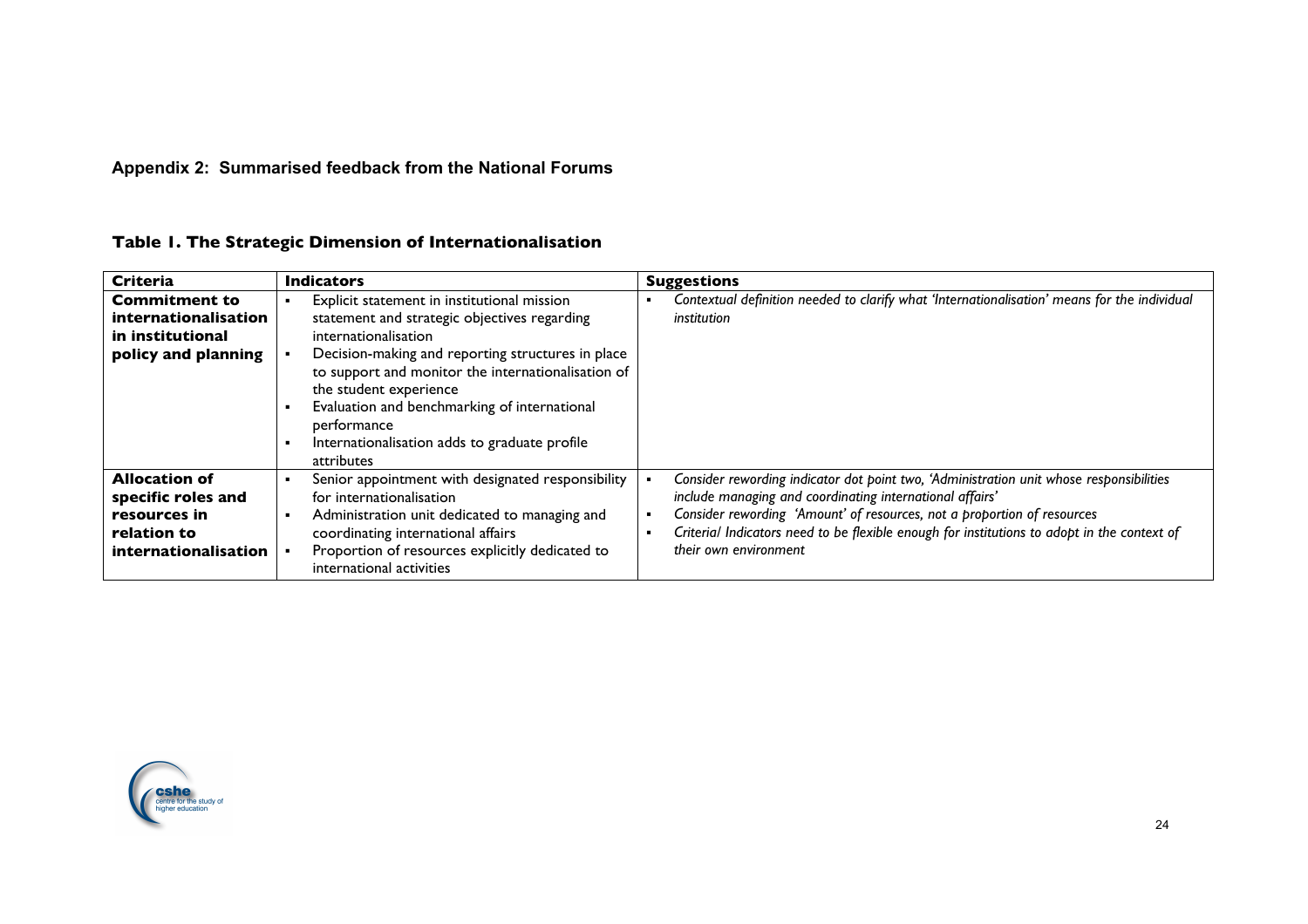*Mixture of process and outcome indicators needed.*

*Student feedback surveys should include questions on the international relevance of courses, subjects and the overall student experience. Assessment should be included in this table.*

| <b>Criteria</b>                                                        | <b>Indicators</b>                                                                                                   | <b>Suggestions</b>                                                                                                                                         |
|------------------------------------------------------------------------|---------------------------------------------------------------------------------------------------------------------|------------------------------------------------------------------------------------------------------------------------------------------------------------|
| <b>Curriculum designed to</b>                                          | Number and worldwide range of formal partnerships with                                                              | Indicators need to be more indicative of the individual institutions definition of<br>$\blacksquare$                                                       |
| incorporate                                                            | institutions in other countries, in relation to teaching and                                                        | internationalisation                                                                                                                                       |
| international                                                          | learning, e.g. joint course offering, jointly badged degrees                                                        | Assessment is an important aspect of curriculum; teaching and learning, which<br>$\blacksquare$                                                            |
| perspectives                                                           | Proportion of students undertaking studies in language other<br>than English                                        | effects students experience in class, and as such, should be mentioned in this<br>section                                                                  |
| A link between curriculum and<br>learning outcomes needs to be         | Percentage of students enrolled in subjects that have an<br>international focus as a central element of the subject | In regards to the third indicator dot point, 'percentage of students' is not the<br>$\blacksquare$<br>most useful way of measuring this indicator          |
| developed                                                              | Number and percentage of students who undertake an<br>offshore international experience as part of their degree of  | The first indicator dot point is more of an indicator of mobility than<br>$\blacksquare$<br>internationalisation of the curriculum                         |
| Whilst the number and                                                  | (1) four weeks or less, (2) three months or less, (3) six                                                           | Indicator dot point two is useful<br>$\blacksquare$                                                                                                        |
| percentage of students is a good<br>indicator for mobility, curriculum | months or less, (4) one year or less, (5) more than I year                                                          | In relation to indicator dot point three, it will be difficult to identify international<br>$\blacksquare$<br>focus in courses                             |
| design is less useful as an                                            |                                                                                                                     | In relation to indicator four- there is a large body of literature that indicates                                                                          |
| indicator in this instance                                             |                                                                                                                     | other indicators relevant to this section, for example the IMPI project<br>AUIDF has good data on outward mobility<br>л                                    |
| <b>Promotion and support</b>                                           | Number and duration of professional development                                                                     | The international engagement of staff needs to be considered as part of the<br>$\blacksquare$                                                              |
| of an internationalised                                                | programs available for full-time and sessional academic staff                                                       | recruitment process and as part of criteria for promotion                                                                                                  |
| curriculum and                                                         | in strategies for teaching in culturally diverse settings                                                           | Need to further clarify indicator dot point one; is this criterion about teaching<br>×                                                                     |
| culturally diverse                                                     | Number of teaching awards at university and faculty level for                                                       | diverse student groups or diverse teaching staff?                                                                                                          |
| teaching staff                                                         | leading teaching excellence in internationalising the<br>curriculum                                                 | Alternative wording for indicator dot point one which should specify<br>×<br>'participation' rather than availability of professional development programs |
| Consider alternative wording for                                       | Percentage of teaching staff undertaking staff exchanges or                                                         | Indicator dot point four could be problematic because most staff exchange<br>$\blacksquare$                                                                |
| this criteria to further clarify, for                                  | sabbaticals abroad, for periods of (1) four weeks, (2) three                                                        | agreements are informal                                                                                                                                    |
| example such as 'Promotion and                                         | months or less, (3) six months or less, (4) one year or less,                                                       |                                                                                                                                                            |
| support of teaching staff to work                                      | (5) more than one year                                                                                              |                                                                                                                                                            |
| in international and culturally                                        | Number and worldwide range of inter-institutional                                                                   |                                                                                                                                                            |
| diverse contexts'                                                      | agreements for teaching staff exchange                                                                              |                                                                                                                                                            |
|                                                                        | International engagement of staff is a factor in promotion                                                          |                                                                                                                                                            |

# **Table 2. The Teaching and Curriculum Dimension of Internationalisation**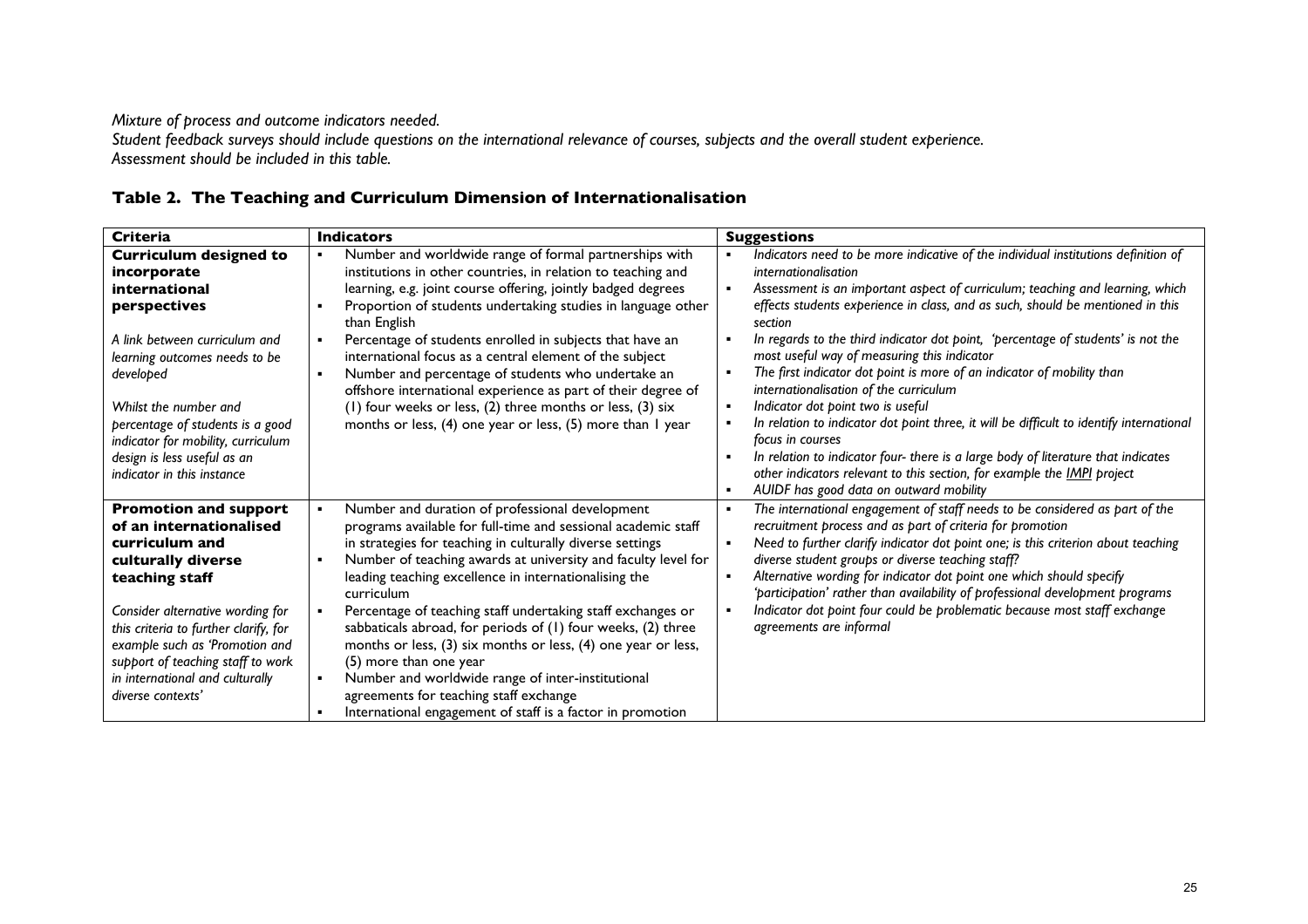| <b>Teaching and learning</b><br>practices designed to<br>foster intercultural<br>relations and learning<br>in the classroom                                                                                                                                                  | Documented evidence of regular course review and<br>$\bullet$<br>evaluation of practices within disciplines designed to<br>further integration of local and international students<br>Proportion of subjects with a structured approach to<br>$\blacksquare$<br>culturally mixed student groupings, for example in<br>assignment and project work<br>Proportion of subjects with more than 20 per cent<br>$\blacksquare$<br>international students in which classroom-based English<br>language assistance is available, additional to normal<br>provision<br>Proportion of subjects in which use is made of a cross-<br>cultural 'buddy' or mentoring schemes<br>Proportion of subjects in which use is made of content<br>$\blacksquare$<br>examples drawn from international students' home<br>countries (+ student feedback includes questions about<br>this in regular surveys) | Indicator dot points two, three, four and five will be very difficult to define<br>$\blacksquare$<br>and measure in a useful way<br>In this section, consideration of student feedback on whether subject<br>$\blacksquare$<br>improved for example, '(My) ability to interact with students from different<br>cultures'<br>In relation to indicator dot point five, a comparative approach is good but<br>$\blacksquare$<br>not necessarily from each home country<br>These may be measurable at a local program level but not across the whole<br>institution. They could be more useful at a program level, for example it is<br>difficult for staff to be aware across the board of how people are teaching.<br>We should think about the need to vary indicators for different institutional<br>contexts and levels of engagement, such as at the level of schools, faculties and<br>programs. |
|------------------------------------------------------------------------------------------------------------------------------------------------------------------------------------------------------------------------------------------------------------------------------|--------------------------------------------------------------------------------------------------------------------------------------------------------------------------------------------------------------------------------------------------------------------------------------------------------------------------------------------------------------------------------------------------------------------------------------------------------------------------------------------------------------------------------------------------------------------------------------------------------------------------------------------------------------------------------------------------------------------------------------------------------------------------------------------------------------------------------------------------------------------------------------|-----------------------------------------------------------------------------------------------------------------------------------------------------------------------------------------------------------------------------------------------------------------------------------------------------------------------------------------------------------------------------------------------------------------------------------------------------------------------------------------------------------------------------------------------------------------------------------------------------------------------------------------------------------------------------------------------------------------------------------------------------------------------------------------------------------------------------------------------------------------------------------------------------|
| <b>Program accreditation</b><br>allows graduates too<br>practice professionally<br>in a wide range of<br>countries and<br>constituencies<br>These criteria could also be<br>relevant to curriculum design<br>International internships may<br>also be worth considering here | The extent to which institutional professional awards and<br>$\bullet$<br>accreditations are recognized internationally and allow<br>graduates to practice internationally<br>The extent to which curricula have equivalence with<br>$\blacksquare$<br>overseas universities and permit the granting of credits to<br>students                                                                                                                                                                                                                                                                                                                                                                                                                                                                                                                                                       | Need to consider these indicators as specific to international students<br>$\blacksquare$<br>Need to address English academic language and language in general (not<br>just English)<br>Both indicators in here are good in theory but will be very difficult to<br>measure, as outcomes will be different for every course                                                                                                                                                                                                                                                                                                                                                                                                                                                                                                                                                                         |

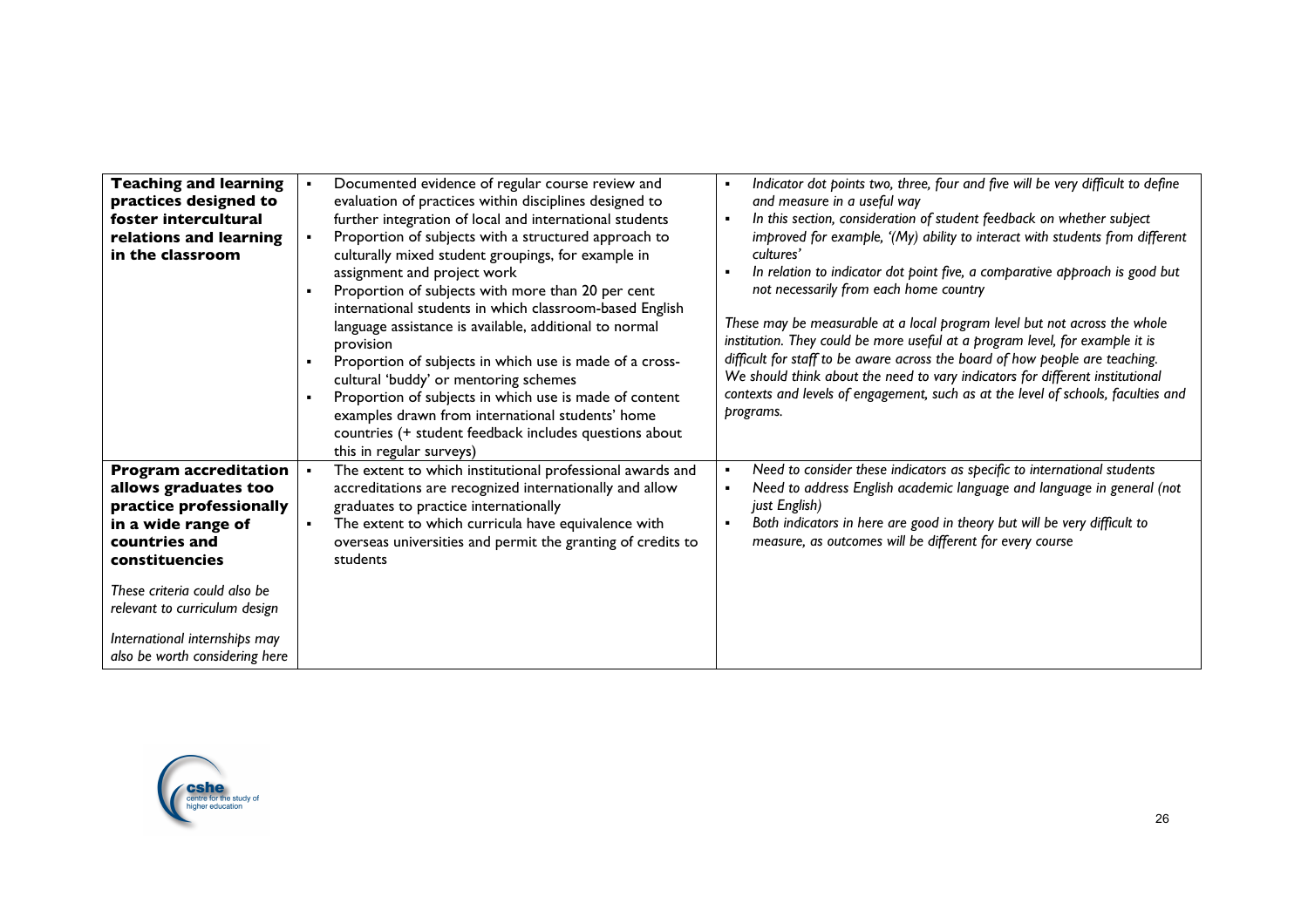| <b>Promotion and</b><br>development of<br><b>English language skills</b><br>Consider alternative wording<br>to further clarify for this<br>criteria such as, 'Promotion<br>and development of<br>'Professional communication'<br>skills | English language development advisory group, with a<br>particular remit in relation to the implementation of<br>DEEWR's Good Practice for English language proficiency for<br>international students in Australian universities<br>Number of discipline-based English language programs<br>integrated in the core curriculum<br>Proportion of subjects that include English language<br>proficiency in (1) the objectives specified in their subject<br>outlines, and (2) their assessment criteria<br>Proportion of academic staff who attend professional<br>development activities on assessing English language of all<br>students<br>English language proficiency included in graduate<br>attributes | Indicator dot point one does not reflect that action is more important<br>than organisational structure<br>Indicator dot point two needs to clarify that the number of discipline<br>based English language programs will be affected by the size of the<br>institution<br>Indicator dot point three will be very labor intensive to check<br>Indicator dot point four does not recognise that it is not appropriate for<br>all academic staff to be assessing English language competence |
|-----------------------------------------------------------------------------------------------------------------------------------------------------------------------------------------------------------------------------------------|-----------------------------------------------------------------------------------------------------------------------------------------------------------------------------------------------------------------------------------------------------------------------------------------------------------------------------------------------------------------------------------------------------------------------------------------------------------------------------------------------------------------------------------------------------------------------------------------------------------------------------------------------------------------------------------------------------------|--------------------------------------------------------------------------------------------------------------------------------------------------------------------------------------------------------------------------------------------------------------------------------------------------------------------------------------------------------------------------------------------------------------------------------------------------------------------------------------------|
|-----------------------------------------------------------------------------------------------------------------------------------------------------------------------------------------------------------------------------------------|-----------------------------------------------------------------------------------------------------------------------------------------------------------------------------------------------------------------------------------------------------------------------------------------------------------------------------------------------------------------------------------------------------------------------------------------------------------------------------------------------------------------------------------------------------------------------------------------------------------------------------------------------------------------------------------------------------------|--------------------------------------------------------------------------------------------------------------------------------------------------------------------------------------------------------------------------------------------------------------------------------------------------------------------------------------------------------------------------------------------------------------------------------------------------------------------------------------------|

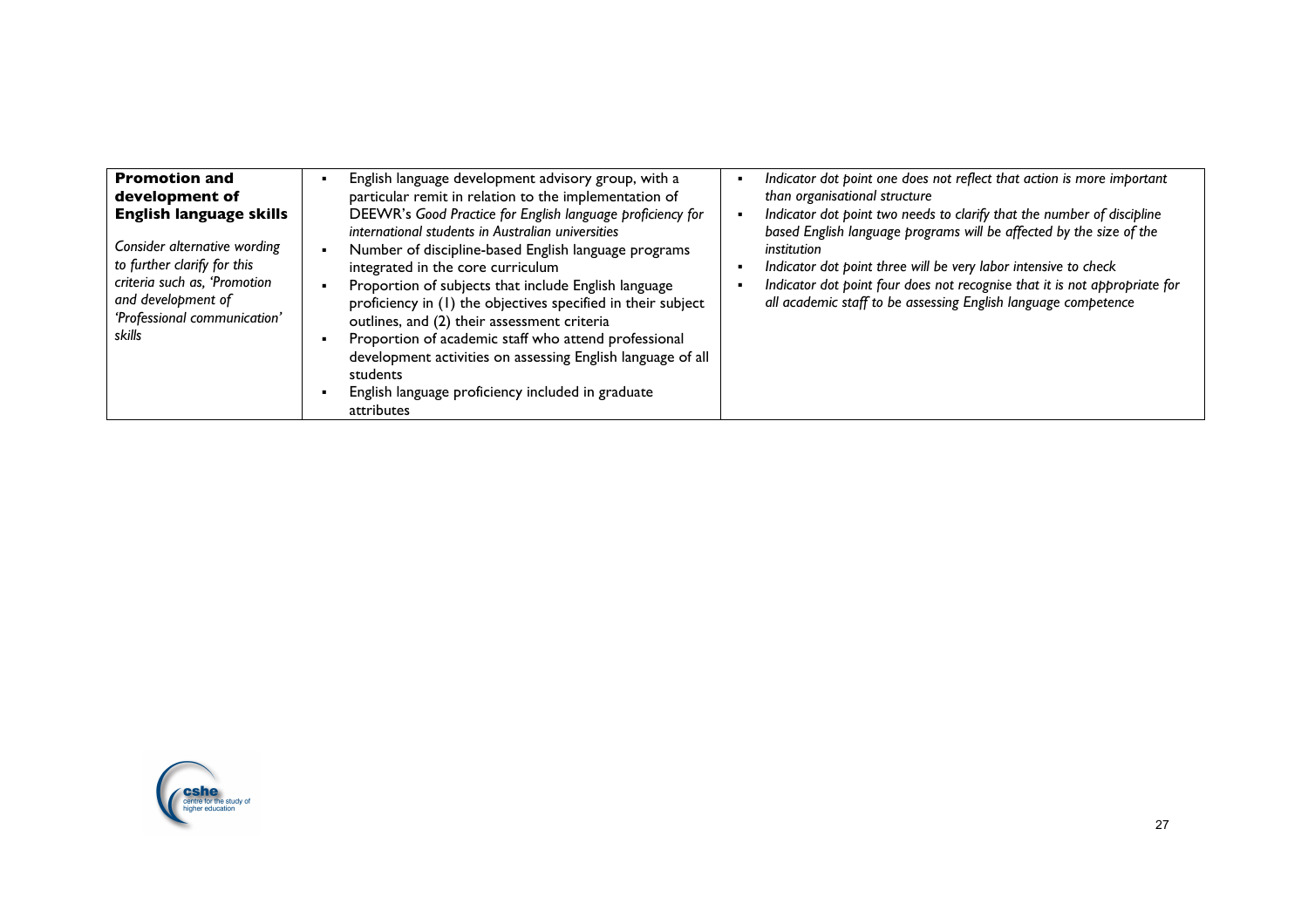*Existing surveys could be useful*

# **Table 3. The University Community**

| <b>Criteria</b>                       | <b>Indicators</b>                                                                                                                                                                                                                                                                                                                                                                                                                                                                                                                                                                                                                                                                                                                                                                                                                                                                                              | <b>Suggestions</b>                                                                                                                                                                                                                                                                                                                                                                                                                                                                                                                                                                                                                                                                                                                                                                                                                                                                                                                                                                                                                                                                                                                                                                                                                                                                        |
|---------------------------------------|----------------------------------------------------------------------------------------------------------------------------------------------------------------------------------------------------------------------------------------------------------------------------------------------------------------------------------------------------------------------------------------------------------------------------------------------------------------------------------------------------------------------------------------------------------------------------------------------------------------------------------------------------------------------------------------------------------------------------------------------------------------------------------------------------------------------------------------------------------------------------------------------------------------|-------------------------------------------------------------------------------------------------------------------------------------------------------------------------------------------------------------------------------------------------------------------------------------------------------------------------------------------------------------------------------------------------------------------------------------------------------------------------------------------------------------------------------------------------------------------------------------------------------------------------------------------------------------------------------------------------------------------------------------------------------------------------------------------------------------------------------------------------------------------------------------------------------------------------------------------------------------------------------------------------------------------------------------------------------------------------------------------------------------------------------------------------------------------------------------------------------------------------------------------------------------------------------------------|
| <b>Experiencing other</b><br>cultures | Percentage of undergraduate/postgraduate/research<br>degree students who are international students, and<br>worldwide range of the countries of origin<br>Number of formal international institutional exchange<br>agreements<br>Number of coursework scholarships dedicated to<br>$\blacksquare$<br>international students, proportion of these scholarships<br>in coursework student load<br>Number of research degree scholarships dedicated to<br>٠<br>international students, proportion of these scholarships<br>in HDR load<br>Level of support provided in international student<br>scholarships (fee only? Living costs? Dependents?)<br>Funds per student available to support international<br>student exchange<br>Funds per graduate student to support international<br>research experience<br>Students in peer support programs<br>Curriculum experience<br>Language studied as part of a change | The kind of measures that the indicators in this section point to assume that<br>international student enrolments at high levels are an institutional target which is<br>problematic as a benchmark<br>Some universities may not want or may not be focused on having high levels of<br>international student enrolment<br>Percentage of students who have had an international experience upon graduation<br>in their program should be considered here<br>These indicators need to define 'scholarships' better, they should take into account<br>whether the student is full time, HDR, on a bursary (partial not included)<br>Support of international student exchange needs better definition, it should take<br>into account, for example the different types of scholarships<br>A useful addition would be a question or questions about curriculum related<br>experiences because in country studies and language programs in degrees are very<br>different to exchange<br>(Funds per student to support exchange- needs more thought)<br>A useful addition would be an indicator to identify and measure programs which<br>have International content- e.g.: Islamic Banking Major<br>Need to take into account dual and joint degrees (UA Measures this already<br>biannually) |

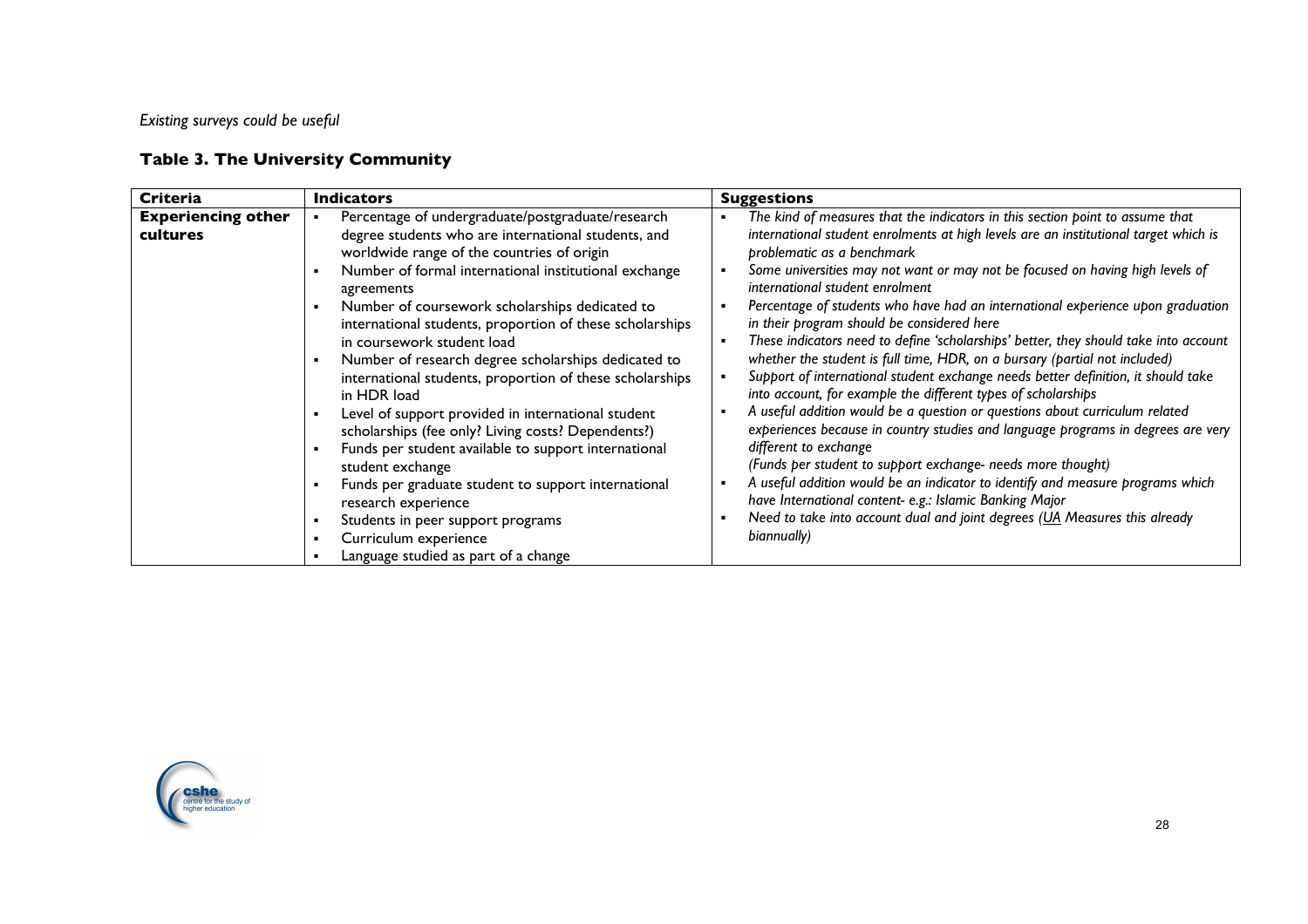| <b>Building connections</b><br>between students from<br>diverse backgrounds,<br>beyond the classroom<br>These indicators need to be<br>further clarified and worked<br>through except for indicator dot<br>point eight, 'Rates of<br>Participation', which is useful | Percentage of orientation programs offered with an<br>international focus<br>Does the university provide joint international and<br>domestic orientation programs? If so, what is the<br>percentage of students who attend such programs?<br>Proportion of clubs and associations offering the<br>opportunity for local and international students to<br>mix<br>Proportion of decision making bodies with<br>international student representatives<br>Proportion of international student leaders in<br>mainstream student bodies and associations<br>Number of faculty events jointly organised by<br>international and domestic students<br>Number of peer support programs which<br>encourage the mixing of local and international<br>students, at (1) new arrival stage, (2) later stages<br>Rates of participation of local and international<br>students in peer support programs |
|----------------------------------------------------------------------------------------------------------------------------------------------------------------------------------------------------------------------------------------------------------------------|------------------------------------------------------------------------------------------------------------------------------------------------------------------------------------------------------------------------------------------------------------------------------------------------------------------------------------------------------------------------------------------------------------------------------------------------------------------------------------------------------------------------------------------------------------------------------------------------------------------------------------------------------------------------------------------------------------------------------------------------------------------------------------------------------------------------------------------------------------------------------------------|
|----------------------------------------------------------------------------------------------------------------------------------------------------------------------------------------------------------------------------------------------------------------------|------------------------------------------------------------------------------------------------------------------------------------------------------------------------------------------------------------------------------------------------------------------------------------------------------------------------------------------------------------------------------------------------------------------------------------------------------------------------------------------------------------------------------------------------------------------------------------------------------------------------------------------------------------------------------------------------------------------------------------------------------------------------------------------------------------------------------------------------------------------------------------------|

*\* - The conception of a typical 'international student' is predicated on an old model of what this may mean - i.e. An international student may have undertaken secondary school in Australia - they may not be on campus students etc and this needs to be taken into account.* 

*- Student experience surveys could be an indicator for this section - findings for international student satisfaction for example, would be useful.*